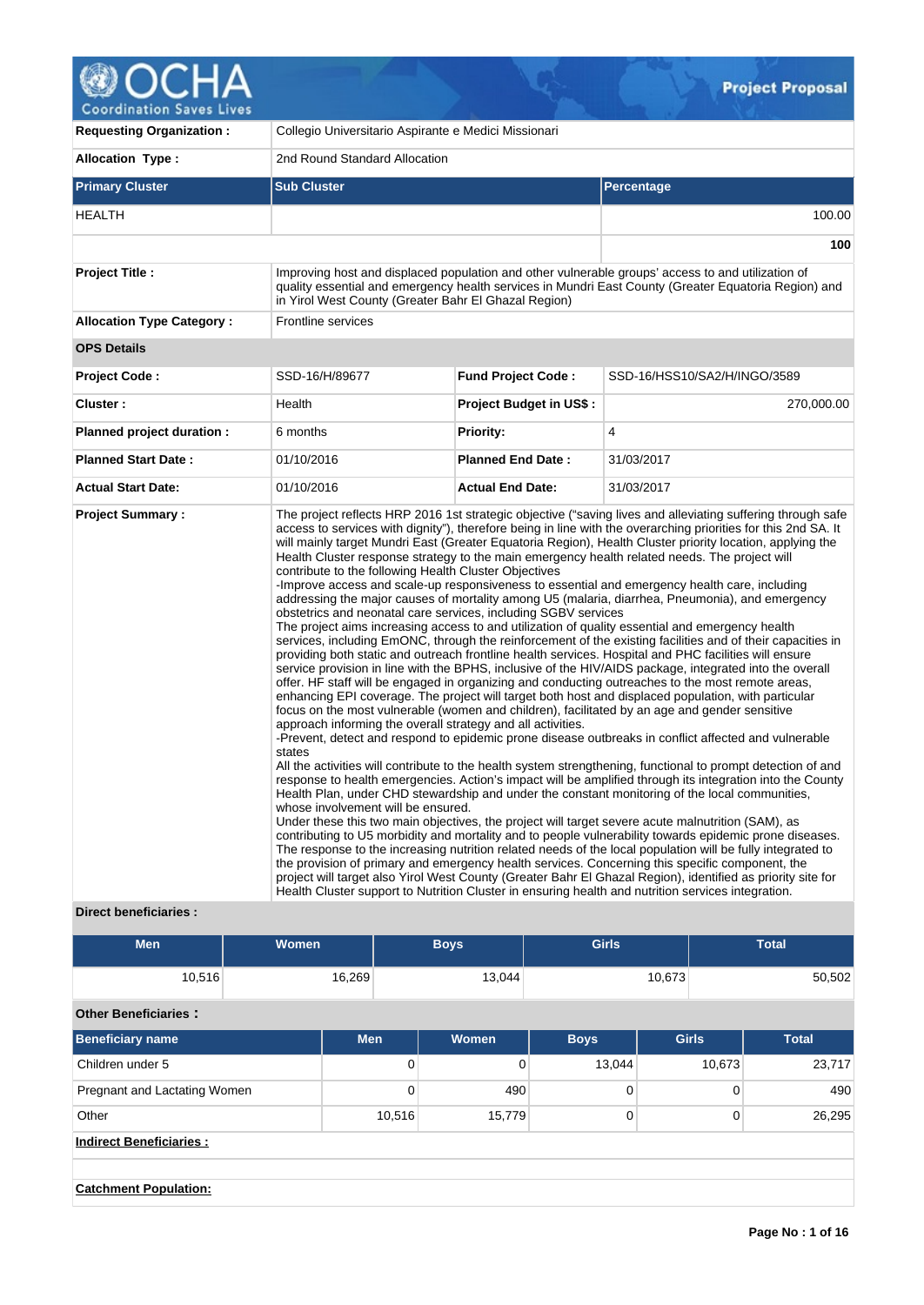#### **Link with allocation strategy :**

Mundri East County is a priority area for Health Cluster. In October 2015, after the worsening of the internal conflict Army-local militia, the entire County population was considered displaced (IRNA) and therefore vulnerable to health and nutrition problems. In April 2016, the IRNA confirmed the presence of still consistent IDPs groups, whose return is hampered by the still highly volatile situation. The already limited health services network is working on and off because of the recurrent fighting, with some PHC facilities closed because of looting, staff escape and occupation by the conflicting parties. Since September 2015, Lui Hospital has been the only facility permanently opened, offering 24/7 all services (including CEmONC and emergency surgery). It is crucial to ensure Lui Hospital to keep working and further enhance health care access and utilization through the reactivation of all the existing HFs, for the provision of static services and the continuation of the outreaches plan started by the CHD during the most acute phases of the crises. Differently than MEC, Yirol West County is not a conflict affected area, however it is a priority site for Health Cluster, in particular for the need of effectively integrating health and nutrition services. Since September 2015, former Lakes State GAM Rate has reached values closed to the emergency threshold for both U5 (14,4%) and PLW (10%), values higher than the average ones registered in the Counties not directly interested by the main conflict (IPC September and December 2015). Recently, YW situation has worsen and the County is now considered as crises area, with a GAM by WHZ equal to 18.3 (IPC April 2016). At this regard, it should be taken into account the impact of IDPs presence. With the exception of those based in Awerial County, IDPs are rarely concentrated in camps, they are scattered all around, accommodated by the host communities; the consequent increase in household members number constitutes a shock for families' daily life and force to adopt restrictive consumption habits. It is fundamental the health system to be updated to ensure both host and displaced population access to integrated services adequately addressing health and nutrition needs.

This is in line with two one of the main objectives guiding Health Cluster allocation strategy ("Improve access and scale-up responsiveness to essential and emergency health care, including addressing the major causes of mortality among U5 (malaria, diarrhea, Pneumonia), and emergency obstetrics and neonatal care services" and "Prevent, detect and respond to epidemic prone disease outbreaks in conflict affected and vulnerable states") and will contribute to improve host and displaced communities conditions and to prevent further or revert current displacement.

## **Sub-Grants to Implementing Partners :**

| <b>Partner Name</b>                                   | <b>Partner Type</b> | <b>Budget in US\$</b>       |            |
|-------------------------------------------------------|---------------------|-----------------------------|------------|
|                                                       |                     |                             |            |
| Other funding secured for the same project (to date): |                     |                             |            |
| <b>Other Funding Source</b>                           |                     | <b>Other Funding Amount</b> |            |
| Italian Cooperation                                   |                     |                             | 110,392.00 |
| <b>Private Funds</b>                                  |                     |                             | 24,000.00  |
|                                                       |                     |                             | 134,392.00 |

## **Organization focal point :**

| <b>Name</b>                      | <b>Title</b>                            | <b>Email</b>           | Phone          |
|----------------------------------|-----------------------------------------|------------------------|----------------|
| Valerio Granello                 | <b>Country Manager</b>                  | v.granello@cuamm.org   | 0929065705     |
| Giorgia Gelfi                    | <b>Country Administrator</b>            | g.gelfi@cuamm.org      | 0923386436     |
| Chiara Scanagatta                | Desk Officer (Project)                  | c.scanagatta@cuamm.org | 00390498751279 |
| Ilenia Fattore                   | <b>Project Desk</b><br>(Administration) | i.fattore@cuamm.org    | 00390498751279 |
| <b>BACKGROUND</b>                |                                         |                        |                |
| 1. Humanitarian context analysis |                                         |                        |                |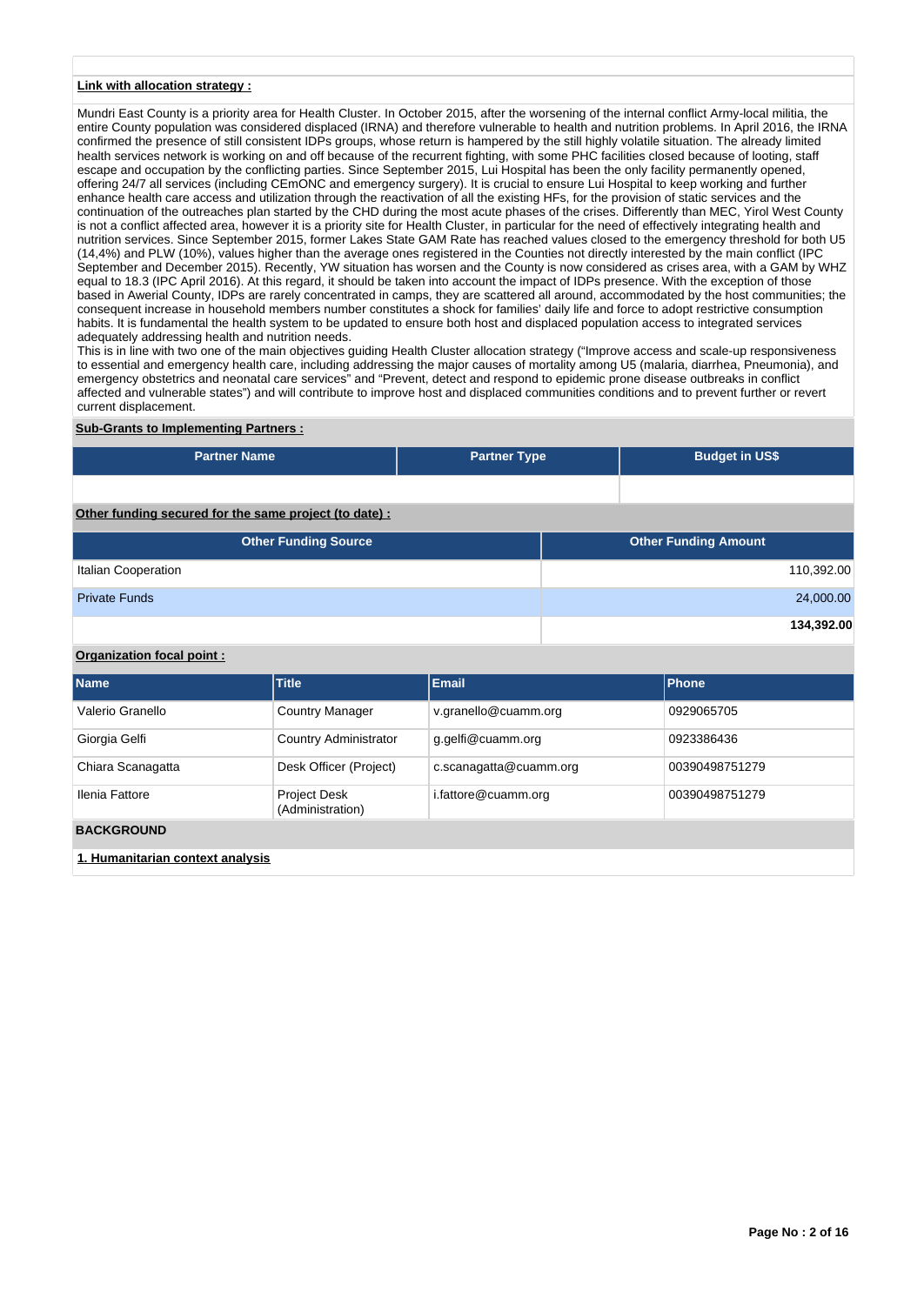Mundri East County (MEC) is in Greater Equatoria: 60.000 inhabitants, 16 PHCUs, 4 PHCCs, 1 Hospital. Since Army-local militia conflict start (May 2015), ME turned into priority humanitarian site. October 2015 IRNA estimated 20.000 IDPs, but the entire County population was considered displaced. April 2016 IRNA confirmed a volatile situation and the remaining IDPs presence (14000 in 3 visited sites). Currently, fighting continue in Doroh, Singiriwa, Lozoh, Wiroh. IDPs are coming from Juba (in Bekenye 1000 people arrived in July 2016). IDPs are scattered, depending by host communities. Host and displaced population are experiencing same vulnerability. Concerning the access to limited and overstretched resources and services, whose availability has been hampered by conflict. ME is the only affected County in former WES whose health system has remained operational, but HFs have been on/off, with some looted, occupied, not functioning because of staff displacement. Lui Hospital has been the only one working 24/7, offering basic and emergency assistance (CEmONC and surgery). CHD integrated primary services static provision with outreaches to remote areas and those left unserved by closed HFs. Accessibility issues affected implementation but they succeeded in improving EPI (+30% DPT3 in 2016 1Q compared to 2015 4Q). In spite of being basic and limited, this health care network has been effective in preventing and containing outbreak s, but the risk of epidemic insurgence remains. While some HFs are being reactivated, others are needing support to operate and to restore and improve people access to health. Crucial Lui Hospital to continue working. It is the facility people keep accessing even during the critical moments, as they trust it will not be targeted by the conflict. When internal mobility was restored (January 2016), Lui Hospital reported higher number of patients compared to previous quarter for curative and preventive services (+35% for assisted deliveries and ANC1), in terms of access and utilization (+200% ANC4). 2016 1Q data are far from those of 2015 same period; it is likely not all can access the Hospital yet, PHC HFs have to be reactivated for static and outreaches services. IDPs presence is a shock for household, whose access to resources is hampered by insecurity, impeding cultivation and local markets stock up and reducing available supplies because of looting (September 2015 FSNMR). MEC is into "alert" status (IPC April 2016). During last IRNA, MUAC measurement in 3 sites resulted in 19,3% GAM. Lui H is treating MAM and SAM (TSFP, OTP, SC); it is important to continue providing these services and to expand at PHC HFs. Nutrition deterioration is matter of concern in Greater Bahr El Ghazal. Yirol West County (149.110 people) is a critical sites , with GAM WHZ of 20% (IPC April 2016). YWC is part of former Lakes State, where population nutrition status has dramatically worsen. State GAM WHZ passed from 10 (December 2014 FSNMR) to 14.4 (September 2015), above National average (13). Missed health-nutrition services integration and nutrition interventions lack of continuity are amongst the reasons affecting County responsiveness to people nutritional vulnerability. This vulnerability is due to internal conflict, IDPs influx and hostile environment, affecting cultivation and market. Yirol Hospital is OTP and SC and is implementing TSFP. MAM and SAM treatment are integrated to the wider Hospital offer. In 2016 1Q, Hospital nutrition services reported 4999 U5 and 163 PLW screened, 98 U5 and 43 PLW enrolled in TSFP, 114 U5 accessing OTP, 57 U5 admitted in SC. While OPD and EPI staff were used to screen all seen children, ANC and PNC personnel were being trained at this regards and this explain the low numbers of beneficiaries amongst PLW. In April, things improved (207 PW screened). Nutrition services in PHC HFs are promising (1224 U5 and 353 PLW screened, 187 U5 and 173 PLW enrolled in TSFP, April 2016).

#### **2. Needs assessment**

#### **3. Description Of Beneficiaries**

Direct beneficiaries are those, belonging to host or displaced population, who are directly accessing the key services provided under the current action, as per stipulated target. Indirect beneficiaries will be those permanently or temporarely living in Mundri East and Yirol West County, being at least 210.058 (60.948 MEC and 149.110 YWC as per DHIS 2016). The project will specifically target PW (5,6%) and U5 (21%)in both IDPs and host communities.

Indirect beneficiaries will be as well inhabitants and IDPs of Mundri West (42.976), Mvolo (60.948), Yirol East (97.728) and Awerial (68.510), who have Lui and Yirol Hospital as referral one.

#### **4. Grant Request Justification**

MEC health system depends on partners'. CUAMM is working in MEC since 2009, supporting Lui Hospital in providing primary and secondary care (emergency surgery and CEmONC) for at least 3 Counties. Since March 2015, CUAMM is the County Leading Agency (up to March 2016 under ISDP, now HPF), working with the CHD for PHC services provision through 20 supported HFs, outreaches, community based activities, referral system. In spite of MEC health system having the same gaps of other Counties, it has not been considered a priority for Humanitarian Agencies,limited resources have been allocated to the improvement of its basic services and of their responsiveness. On top of that, in July 2015, ISDP suffered of a consistent budget cut, which implied a further reduction of the supported activities. When the emergency started (September 2015), the humanitarian response was limited because of accessibility problems. CUAMM has remained for long the only NGO based in the area and managing to move in and out.

To limit the above described emergency negative impact on population health and to respond to the peculiar needs of displaced people, additional efforts and resources are required to integrate what made available by the current funding mechanism. CUAMM will focus on IDPs' and host population's health needs, following the Continuum of Care principles, therefore ensuring access to both primary and emergency care at different levels (Community, Health Facilities, Hospital), linked by an effective referral system. SSHF funds will contribute to restore the pre-crisis situation, reestablishing and enhancing the conditions to provide qualitative health services at county level They will be considered as emergency additional support, to be integrated to the already existing resources, not sufficient to properly respond to the current humanitarian crisis. SSHF funds will integrate the resources HPF is making available for Health System running costs and the Italian Cooperation grant currently managed by CUAMM, expected to support only Hospital routine activities and focused actions on health services integration with WASH and nutrition. SSHF funds will be used to address the gaps related to the current humanitarian crises. They are particularly needed considering that the available resources are not enough to ensure normal services provision either. They will be specifically used to scale-up responsiveness to life saving emergency health care (with specific focus on reducing U5 morbidity and mortality and managing obstetric emergencies) and to strengthen surveillance systems to prevent, detect and respond to epidemic prone disease outbreak. This will mean ensuring primary and emergency health service provision at Hospital and PHC facilities and to conduct outreaches in the most remote areas. Looted/partially destroyed HFs will be reactivated and Lui Hospital will be strengthen, through repairing infrastructures, replacing missing equipment, refilling drugs stocks, covering HRH gaps

YWC is experiencing a gradual reduction of funding, as not considered an emergency locations, in spite of the keeping increasing needs. Amongst these latest, those related to people nutrition status, lacking specifically dedicated resources. SSHF funds will be used to integrate HPF and Italian Cooperation grant, focused on supporting health system running costs, ensuring Yirol Hospital to have infrastructures, equipment, supplies and human resources adequate to integrate the nutrition components.

CHD and community involvement at each stage of project preparation and implementation and its integration into the wider County health and nutrition program will ensure longer term sustainability of the achieved results.

CUAMM will ensure to avoid any overlapping on the use of funds, guaranteeing cost-efficiency. At this regard, the project is expected to start in October, when previous Standard Allocation will be over and HPF budget will be smaller than the current one.

## **5. Complementarity**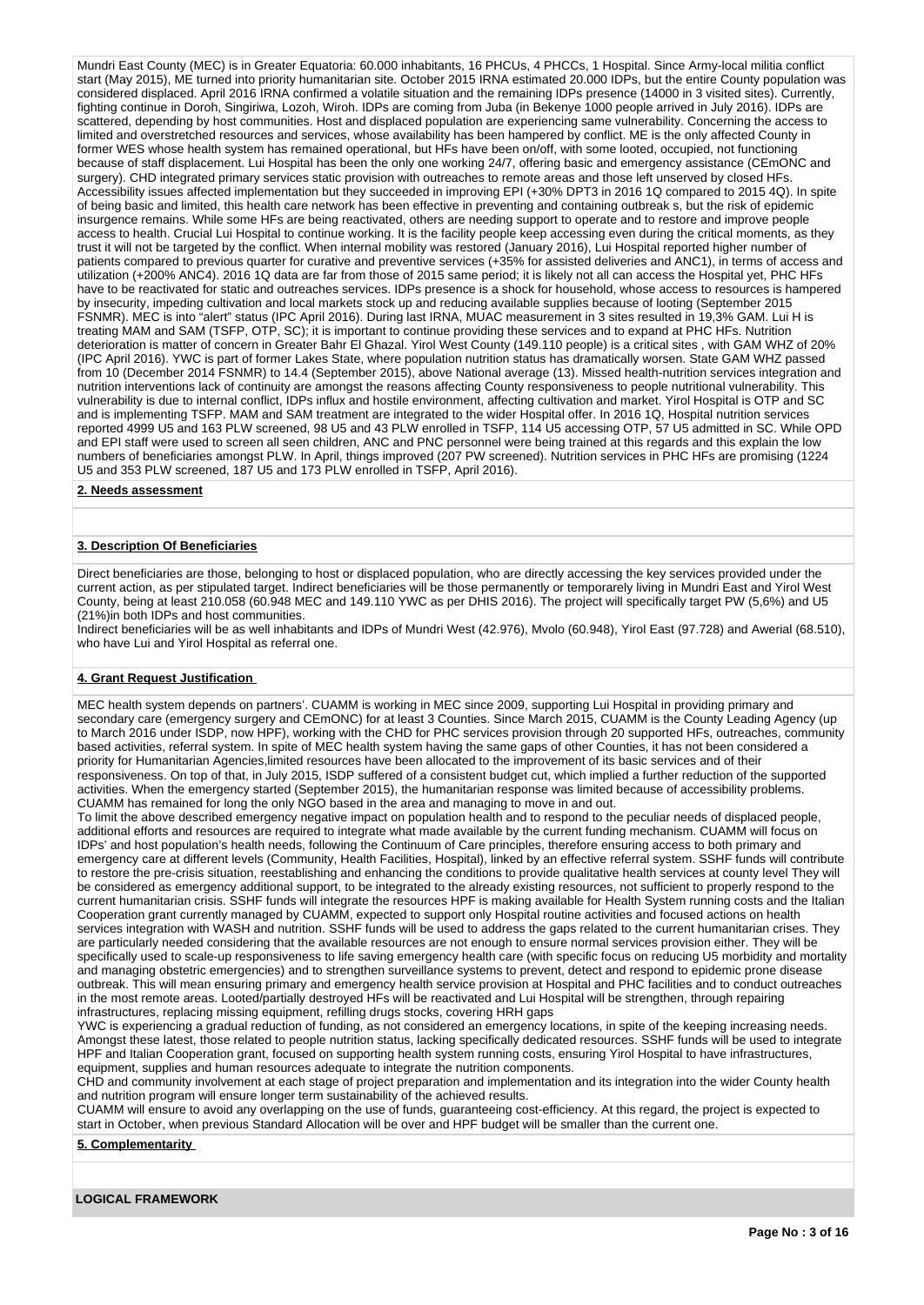#### **Overall project objective**

The project reflects Health Cluster objectives to be achieved in Mundri East County (WES)

1)Improve access to, and scale-up responsiveness of, essential and emergency health care, including emergency obstetric care services and SGBV management.

The project will increase quality essential/emergency health services access/utilization, including EmONC and surgery for host/displaced population, with focus on the most vulnerable (women/children), facilitated by age/gender sensitive approach informing strategy design and activities planning, implementation and monitoring. Women access to and utilization of adequate and acceptable services will be promoted, including the clinical management and referral of SGBV (in line with the 3rd cluster objective). U5 vulnerability to diseases will be tackle also through the integration of the nutrition component into the wider health sector response. The project will ensure basic and emergency health services provision at Hospital and PHC facilities and through outreaches in the most remote areas as per BPHNS.

2 ) Strengthen existing systems to prevent, detect, and respond to outbreaks. The health system will be strengthen, creating the conditions for prompt health emergencies detection/response, with the active support of local communities and other sector (as WASH). under CHD stewardship

For Yirol West County, the project reflects the Health Cluster aim of integrating Nutrition Cluster response ensuring SAM treatment and enhancing the referral between nutrition and health services. This is in line with HRP 2016 objective of improving access to and scale up essential and emergency nutrition services, through the integration of recommended key Nutrition intervention into the Health System.

| <b>HEALTH</b>                                                                                                                                                                                                                                                                                         |                                                                                                                   |                                 |
|-------------------------------------------------------------------------------------------------------------------------------------------------------------------------------------------------------------------------------------------------------------------------------------------------------|-------------------------------------------------------------------------------------------------------------------|---------------------------------|
| <b>Cluster objectives</b>                                                                                                                                                                                                                                                                             | Strategic Response Plan (SRP) objectives                                                                          | <b>Percentage of activities</b> |
| CO1: Improve access, and scale-up<br>responsiveness to, essential emergency<br>health care, including addressing the major<br>causes of mortality among U5C (malaria,<br>diarrhea and Pneumonia), emergency<br>obstetric care and neonate services in<br>conflict affected and vulnerable populations | HRP 2016 SO1: Save lives and alleviate<br>suffering through safe access to services and<br>resources with dignity | 100                             |

**Contribution to Cluster/Sector Objectives :** Contribution to Cluster/Sector Objectives : The project will increase quality essential/emergency health services access/utilization, including CEmONC, reinforcing existing facilities in providing both static and outreach health services, ensuring referral. Service provision will be in line with BPHS, inclusive of HIV package for some HFs. The project will target host/displaced population, with focus on the most vulnerable (women/children), facilitated by age/gender sensitive approach informing strategy design and activities planning, implementation and monitoring. Women access to and utilization of adequate and acceptable services will be promoted, including the clinical management and referral of SGBV. U5 resistance to epidemic prone diseases will be promoted through an increased access to quality primary and emergency services and through their integration with the nutrition component. Outreaches to the most remote areas will enhance EPI coverage. Screening of nutritional status of PLW/U5 will be ensured along the Continuum of Care, from ANC to deliveries, PNC, MCH visits. Prevention will be promoted during ANC and MCH visits (as entry points), targeting specifically PLW and child-takers. Coverage of treatment and/or referral for treatment will be enhanced, with specific focus on SAM. While the health component will be implemented specifically in Mundri East County, the integration of nutrition services into the health system will be promoted in both Mundri East and Yirol West County

The activities contributing to health and nutrition services access will enhance people and system capacities in facing infectious diseases spread. Further, the project will support the health system strengthening, functional to prompt health emergencies detection/response. Action impact will be amplified through its integration into County Health Plan, under CHD stewardship and constant monitoring of the local communities.

#### **Outcome 1**

Improved primary and emergency health care coverage and access for PLW and U5, including CEmONC surgery and SGBV (in ME) and SAM management (in YW and in ME)

## **Output 1.1**

#### **Description**

Regular provision of essential curative and preventive care in MEC, namely -dailyoutpatient services in No. 12 PHCUs, No. 4 PHCCs and No. 1 Hospital -daily inpatient servicesin No. 4 PHCCs and No. 1 Hospital. -daily focused ANC, nutritional screening, health education in 12 PHCUs, 4 PHCCs and 1 Hospital -daily EPI at least in 1 hospital and 4 PHCCs, weekly in at least No. 8 PHCUs -PMTCT in 1 Hospital, ANC clients counseling and testing and referral for treatment in 4 PHCCs

Regular provision of essential preventive care beyond the catchment area of existing health facilities, through -weekly outreaches plan, covering the whole county and focusing mainly on IDPs most concentrated areas providing EPI, ANC, nutritional screening and health education

To serve at this scope, those facilities which have been looted or partially destroyed will be renovated and the missed equipment replaced. Drugs and consumables stocks will be refilled and additional materials and tools procured where what available would not meet the standards dictated by the Basic Package of Health Services. Constant training and supervision of minimum health and support staff will be ensured. Vehicles running costs for outreaches plan implementation will be partially supported

## **Assumptions & Risks**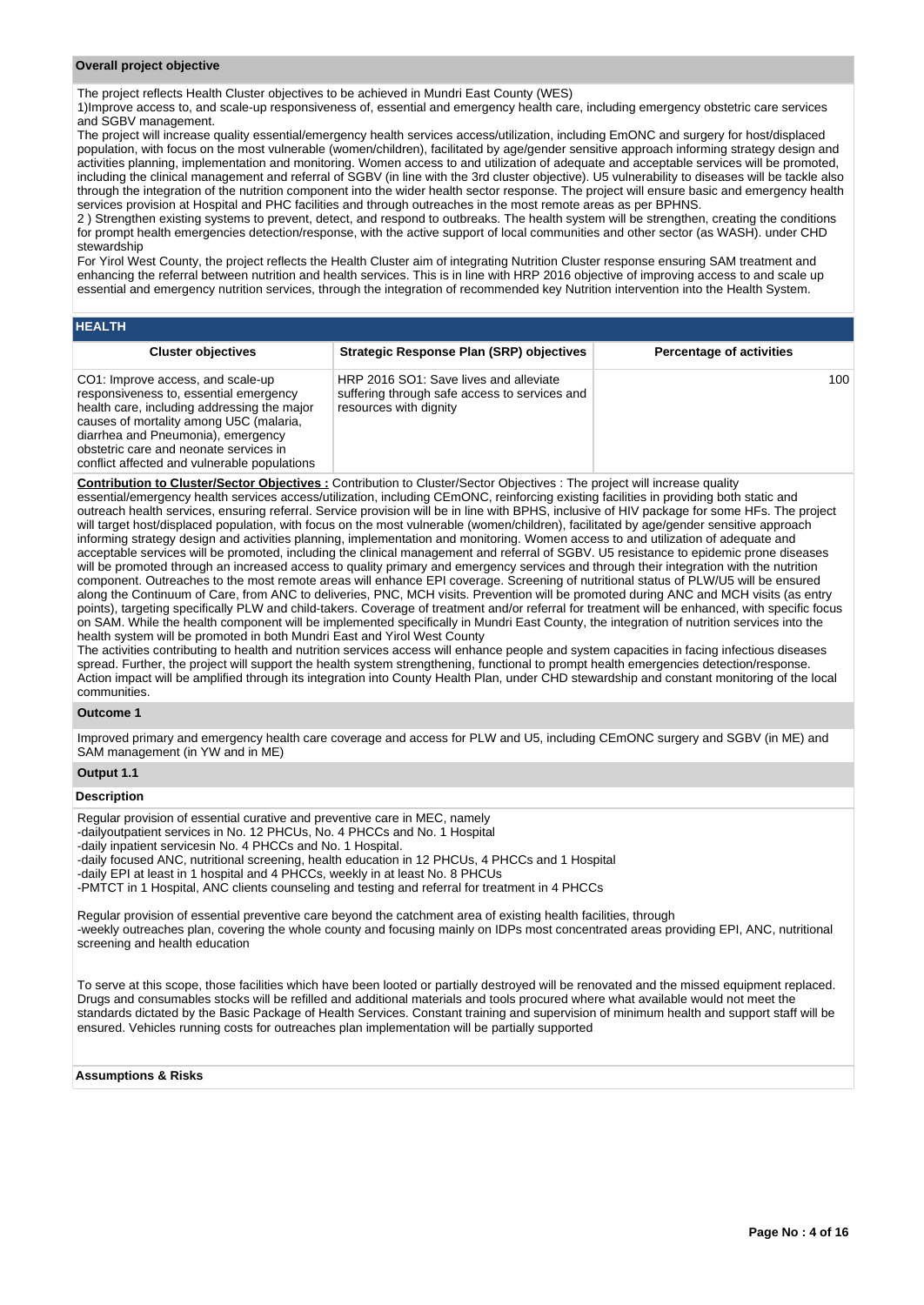This result will be achieved thanks to the full cooperation with the County Health Department which has participated to the project design and will collaborate in ensuring the resources to be allocated to cover the actual gaps. CUAMM has been working in the area since long time and it is already based on ground, with a logistic and administrative setting enabling the implementation of the project (including procurement and distribution of goods and facilities renovation) and its integration into a wider intervention, guaranteeing achieved results sustainability The definition and continuous update of the workplan, jointly with the CHD, will facilitate the implementation process. Other required enabling conditions are the availability in the Country of the needed supplies, staff willingness and effective possibility of working in quite hard conditions (and therefore a limited staff turnover), possibilities of moving and realizing the planned activities Difficulties might emerged due to the worsening of the current conflict situation, which might lead to increased needs to address with limited

resources but also to constrains in humanitarian access, insecurity and consequent impossibility to keep operating on ground, increased operational costs.

Full cooperation with local authorities and support by UNMISS to organize convoys and to get updated information on the situation will be used as coping strategy mechanisms, as well as prepositioning of supplies and eventual reprioritization of activities. CUAMM has its own security plan to be applied in case of need.

## **Activities**

## **Activity 1.1.1**

Procurement/transport/distribution of essential/emergency drugs, medical/non medical supplies, equipment as per BPHS

## **Activity 1.1.2**

Supervision and on job training of national health staff (nurses, CHWs, clinical officers)

#### **Activity 1.1.3**

Repair/improvement of and procurement of equipment for damaged and looted PHC HFs infrastructures

#### **Activity 1.1.4**

Implementation of integrated outreaches plan (2 exits per week, locally based health staff and HHPs): vehicle and motorbikes costs

## **Indicators**

|                                                                                                                                                                                                                                                                                                                                                                                |                                                                                                                                                                                                                                                                                                                            |                                                                                                        | <b>End cycle beneficiaries</b> |              |             |              | <b>End</b><br>cycle |  |
|--------------------------------------------------------------------------------------------------------------------------------------------------------------------------------------------------------------------------------------------------------------------------------------------------------------------------------------------------------------------------------|----------------------------------------------------------------------------------------------------------------------------------------------------------------------------------------------------------------------------------------------------------------------------------------------------------------------------|--------------------------------------------------------------------------------------------------------|--------------------------------|--------------|-------------|--------------|---------------------|--|
| Code                                                                                                                                                                                                                                                                                                                                                                           | <b>Cluster</b>                                                                                                                                                                                                                                                                                                             | <b>Indicator</b>                                                                                       | <b>Men</b>                     | <b>Women</b> | <b>Boys</b> | <b>Girls</b> | <b>Target</b>       |  |
| Indicator 1.1.1                                                                                                                                                                                                                                                                                                                                                                | <b>HEALTH</b>                                                                                                                                                                                                                                                                                                              | Frontline # Number of functional health facilities in<br>conflict-affected and other vulnerable states |                                |              |             |              | 17                  |  |
| <b>Means of Verification: DHIS</b>                                                                                                                                                                                                                                                                                                                                             | <b>Supportive Supervision Reports</b>                                                                                                                                                                                                                                                                                      |                                                                                                        |                                |              |             |              |                     |  |
| Indicator 1.1.2                                                                                                                                                                                                                                                                                                                                                                | <b>HEALTH</b>                                                                                                                                                                                                                                                                                                              | (Frontline services): # of outpatient consultations<br>in conflict and other vulnerable states         | 10,51<br>7                     | 15,775       | 6,84<br>2   | 5,59<br>8    | 38,732              |  |
| <b>DHIS</b>                                                                                                                                                                                                                                                                                                                                                                    | <b>Means of Verification:</b> Health Facilities Registers                                                                                                                                                                                                                                                                  |                                                                                                        |                                |              |             |              |                     |  |
| Indicator 1.1.3                                                                                                                                                                                                                                                                                                                                                                | <b>HEALTH</b>                                                                                                                                                                                                                                                                                                              | Frontline # of children with 3 doses of pentavalent<br>vaccine                                         |                                |              | 418         | 342          | 760                 |  |
| <b>DHIS</b>                                                                                                                                                                                                                                                                                                                                                                    | <b>Means of Verification:</b> Health Facilities Registers                                                                                                                                                                                                                                                                  |                                                                                                        |                                |              |             |              |                     |  |
| Indicator 1.1.4                                                                                                                                                                                                                                                                                                                                                                | <b>HEALTH</b>                                                                                                                                                                                                                                                                                                              | No. of PW tested for HIV during ANC visit                                                              |                                |              |             |              | 158                 |  |
| <b>DHIS</b>                                                                                                                                                                                                                                                                                                                                                                    | <b>Means of Verification:</b> Lui Hospital Register                                                                                                                                                                                                                                                                        |                                                                                                        |                                |              |             |              |                     |  |
| Output 1.2                                                                                                                                                                                                                                                                                                                                                                     |                                                                                                                                                                                                                                                                                                                            |                                                                                                        |                                |              |             |              |                     |  |
| <b>Description</b>                                                                                                                                                                                                                                                                                                                                                             |                                                                                                                                                                                                                                                                                                                            |                                                                                                        |                                |              |             |              |                     |  |
| -CEmONC in 1 Hospital                                                                                                                                                                                                                                                                                                                                                          | -BEmONC and referral in at least 2 PHCCs                                                                                                                                                                                                                                                                                   | Adequate and constant response to Major Direct Obstetric Complications in MEC through                  |                                |              |             |              |                     |  |
|                                                                                                                                                                                                                                                                                                                                                                                | This will be ensured procuring the necessaries supplies and equipment, also advocating for RH kits donations, out of guaranteeing the<br>qualified staff. An ambulance based referral system will cover the whole county, transferring patients from PHCUs to PHCCs and up to the<br>Hospital, according to the situation. |                                                                                                        |                                |              |             |              |                     |  |
| The properly equipped and staffed HFs, connected through an effective referral system, will become safe environments for women to give<br>births and to receive the adequate level of care for their specific conditions, reducing their morbidity and mortality; women awareness on<br>safe motherhood and delivery will be promoted and facility based deliveries encouraged |                                                                                                                                                                                                                                                                                                                            |                                                                                                        |                                |              |             |              |                     |  |
| Accumptions & Dicks                                                                                                                                                                                                                                                                                                                                                            |                                                                                                                                                                                                                                                                                                                            |                                                                                                        |                                |              |             |              |                     |  |

#### **Assumptions & Risks**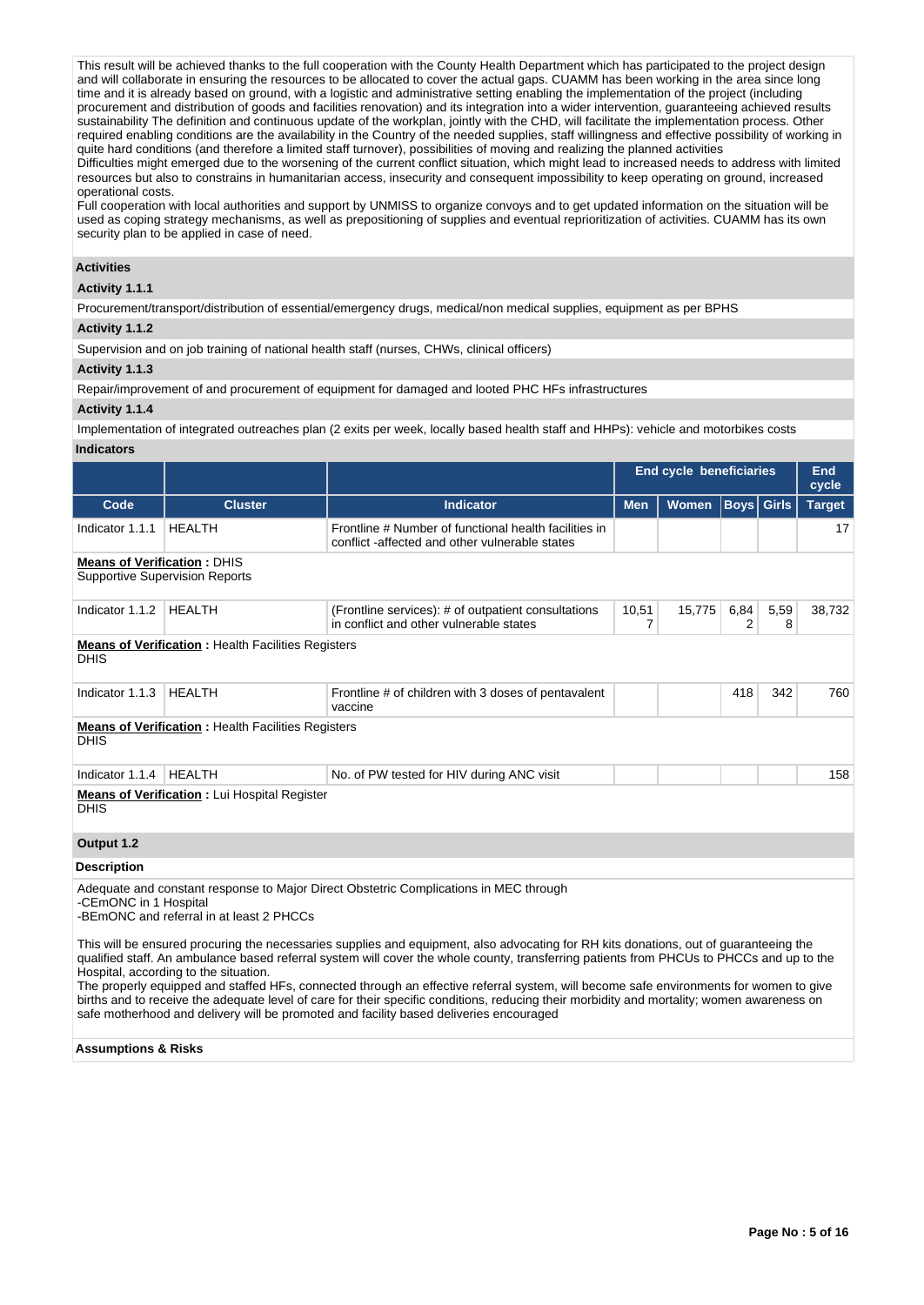This result will be achieved thanks to the full cooperation with the County Health Department which has participated to the project design and will collaborate in ensuring the resources to be allocated to cover the actual gaps. CUAMM has been working in the area since long time and it is already based on ground, with a logistic and administrative setting enabling the implementation of the project (including procurement and distribution of goods and facilities renovation) and its integration into a wider intervention, guaranteeing achieved results sustainability The definition and continuous update of the workplan, jointly with the CHD, will facilitate the implementation process. Other required enabling conditions are the availability in the Country of the needed supplies, staff willingness and effective possibility of working in quite hard conditions (and therefore a limited staff turnover), possibilities of moving and realizing the planned activities Difficulties might emerged due to the worsening of the current conflict situation, which might lead to increased needs to address with limited

resources but also to constrains in humanitarian access, insecurity and consequent impossibility to keep operating on ground, increased operational costs.

Full cooperation with local authorities and support by UNMISS to organize convoys and to get updated information on the situation will be used as coping strategy mechanisms, as well as prepositioning of supplies and eventual reprioritization of activities. CUAMM has its own security plan to be applied in case of need.

## **Activities**

## **Activity 1.2.1**

Advocacy to UNFPA to access RH Emergency kits and procurement, transport, distribution of essential/emergency drugs, medical/nonmedical supplies, equipment to ensure 24/7 CEmOC/BEmOC provision in No. 1 hospital and at least NO. 2 PHCCs

## **Activity 1.2.2**

Supervision/training of local Staff involved in EmONC services provision (in both PHCCs and H)

## **Activity 1.2.3**

Constant presence of qualified medical/midwifery staff in Lui Hospital ensuring CEmONC provision and staff on-the-job training (2 Surgeon, 1 Anesthetist, 1 Senior MW)

## **Activity 1.2.4**

Reinforcement of referral system: Lui Hospital Ambulance costs coverage

## **Indicators**

|                 |                                                             |                                                                                                                   | <b>End cycle beneficiaries</b> |              |                   |  | <b>End</b><br>cycle |  |  |
|-----------------|-------------------------------------------------------------|-------------------------------------------------------------------------------------------------------------------|--------------------------------|--------------|-------------------|--|---------------------|--|--|
| Code            | <b>Cluster</b>                                              | <b>Indicator</b>                                                                                                  | <b>Men</b>                     | <b>Women</b> | <b>Boys Girls</b> |  | <b>Target</b>       |  |  |
| Indicator 1.2.1 | HEALTH                                                      | Frontline # of births attended by skilled birth<br>attendants in conflict-affected and other<br>vulnerable states |                                | 335          |                   |  | 335                 |  |  |
| <b>DHIS</b>     | <b>Means of Verification : Health Facilities registers</b>  |                                                                                                                   |                                |              |                   |  |                     |  |  |
| Indicator 1.2.2 | HEALTH                                                      | Frontline # Number of facilities providing<br><b>BEMONC</b> services                                              |                                |              |                   |  | 3                   |  |  |
| <b>DHIS</b>     | <b>Means of Verification:</b> Supportive Supervision Report |                                                                                                                   |                                |              |                   |  |                     |  |  |
| Output 1.3      |                                                             |                                                                                                                   |                                |              |                   |  |                     |  |  |

## **Description**

Surgical Capacity in 1 Hospital in MEC

This action is aimed to ensure an adequate constant response to surgical emergency in Lui Hospital, which is the only health facility able to perform surgical emergency. The catchment area includes also Mvolo e Mundri West Counties, being the only hospital in Greater Mundri. Qualified staff will be ensured to run the OT, which will be properly equipped and supplies will be procured, at the same time advocating for surgical emergency kits to WHO.

#### **Assumptions & Risks**

This result will be achieved thanks to the full cooperation with the County Health Department which has participated to the project design and will collaborate in ensuring the resources to be allocated to cover the actual gaps. CUAMM has been working in the area since long time and it is already based on ground, with a logistic and administrative setting enabling the implementation of the project (including procurement and distribution of goods and facilities renovation) and its integration into a wider intervention, guaranteeing achieved results sustainability The definition and continuous update of the workplan, jointly with the CHD, will facilitate the implementation process. Other required enabling conditions are the availability in the Country of the needed supplies, staff willingness and effective possibility of working in quite hard conditions (and therefore a limited staff turnover), possibilities of moving and realizing the planned activities Difficulties might emerged due to the worsening of the current conflict situation, which might lead to increased needs to address with limited resources but also to constrains in humanitarian access, insecurity and consequent impossibility to keep operating on ground, increased

operational costs. Full cooperation with local authorities and support by UNMISS to organize convoys and to get updated information on the situation will be used as coping strategy mechanisms, as well as prepositioning of supplies and eventual reprioritization of activities. CUAMM has its own security plan to be applied in case of need.

## **Activities**

#### **Activity 1.3.1**

Advocacy to WHO to access IEHK / trauma kits and procurement/transport/distribution essential/emergency drugs, medical/non-medical supplies, equipment for No. 1 Hospital performing emergency surgery

#### **Activity 1.3.2**

Constant presence of qualified staff ensuring service provision and OT personnel on job training

#### **Indicators**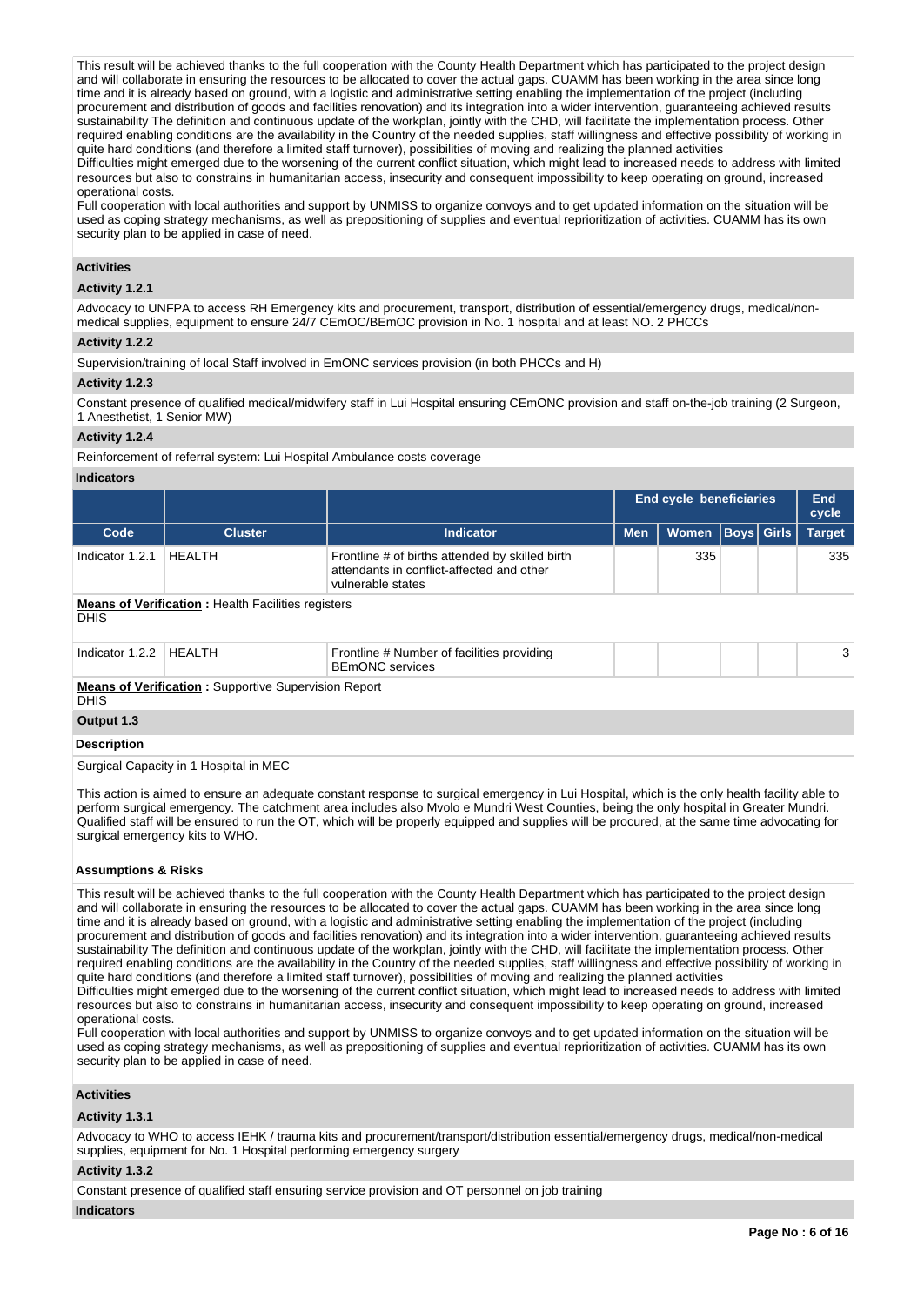|                 |                |                                                                                               | <b>End cycle beneficiaries</b>      |  |  |  |
|-----------------|----------------|-----------------------------------------------------------------------------------------------|-------------------------------------|--|--|--|
| Code            | <b>Cluster</b> | <b>Indicator</b>                                                                              | Men   Women   Boys   Girls   Target |  |  |  |
| Indicator 1.3.1 | HEALTH         | Frontline # of key facilities able to perform general<br>surgery excluding Caesarean Sections |                                     |  |  |  |

**Means of Verification :** Supportive Supervision Report **DHIS** 

# **Output 1.4**

## **Description**

Nutrition services integrated into the health package provided at HFs level and through outreaches in MEC and YWC, as below

-2 SC (Lui and Yirol County Hospital)

-2 OTP (Lui and Yirol County Hospital)

-Nutritional Screening and referral performed in 6 PHCCs (2 in YW and 4 in ME), 20 PHCUs (8 in YW and 12 in ME) and during outreaches

Health and Nutrition integration will be functional to to properly respond to emergencies situations and to optimize efficiency and costeffectiveness. Supplies will be procured and proper advocacy will be realized to access /UNICEF's pipelines. Staff will be supervised to deliver nutritional services according to national and internationals standards. The focus will be on SAM management, integrated to MAM component

## **Assumptions & Risks**

This result will be achieved thanks to the full cooperation with the County Health Department which has participated to the project design and will collaborate in ensuring the resources to be allocated to cover the actual gaps. CUAMM has been working in the area since long time and it is already based on ground, with a logistic and administrative setting enabling the implementation of the project (including procurement and distribution of goods and facilities renovation) and its integration into a wider intervention, guaranteeing achieved results sustainability The definition and continuous update of the workplan, jointly with the CHD, will facilitate the implementation process. Other required enabling conditions are the availability in the Country of the needed supplies, staff willingness and effective possibility of working in quite hard conditions (and therefore a limited staff turnover), possibilities of moving and realizing the planned activities

Difficulties might emerged due to the worsening of the current conflict situation, which might lead to increased needs to address with limited resources but also to constrains in humanitarian access, insecurity and consequent impossibility to keep operating on ground, increased operational costs.

Full cooperation with local authorities and support by UNMISS to organize convoys and to get updated information on the situation will be used as coping strategy mechanisms, as well as prepositioning of supplies and eventual reprioritization of activities. CUAMM has its own security plan to be applied in case of need.

Food is a sensitive good. Mismanagement might create security threats to the staff in emergency situations. Lack of humanitarian access might endangered the project implementation. Mitigation measures will be taken into consideration such as proper storage and security of food stores and security escort during food distribution if required.

## **Activities**

## **Activity 1.4.1**

PHCUs/PHCCs/H staff on job training on identification/treatment/referral of MAM and SAM cases

#### **Activity 1.4.2**

Advocacy to UNICEF for supplies

## **Activity 1.4.3**

Procurement of equipment/tools/supplies for OTP/SC

## **Activity 1.4.4**

Improvement of Hospital infrastructures to properly accommodate and treat SAM cases

## **Indicators**

|                                        |                                             |                                                                                                                                                      | <b>End cycle beneficiaries</b> |              |                   |    | End<br>cycle  |
|----------------------------------------|---------------------------------------------|------------------------------------------------------------------------------------------------------------------------------------------------------|--------------------------------|--------------|-------------------|----|---------------|
| Code                                   | <b>Cluster</b>                              | <b>Indicator</b>                                                                                                                                     | <b>Men</b>                     | <b>Women</b> | <b>Boys</b> Girls |    | <b>Target</b> |
| Indicator 1.4.1                        | <b>HEALTH</b>                               | Frontline # of children under 5 with severe acute<br>malnutrition with medical complications, who are<br>clinically managed in stabilization centers |                                |              | 85                | 70 | 155           |
| <b>DHIS</b>                            |                                             | <b>Means of Verification:</b> Lui Hospital and Yirol Hospital SC Admission Register                                                                  |                                |              |                   |    |               |
| Indicator 1.4.2                        | <b>HEALTH</b>                               | Number of U5 screened for Malnutrition (MUAC<br>Measurement)                                                                                         |                                |              |                   |    | 10,362        |
|                                        | Means of Verification: OPD and EPI register |                                                                                                                                                      |                                |              |                   |    |               |
| <b>Additional Targets:</b>             |                                             |                                                                                                                                                      |                                |              |                   |    |               |
| <b>M&amp;R</b>                         |                                             |                                                                                                                                                      |                                |              |                   |    |               |
| <b>Monitoring &amp; Reporting plan</b> |                                             |                                                                                                                                                      |                                |              |                   |    |               |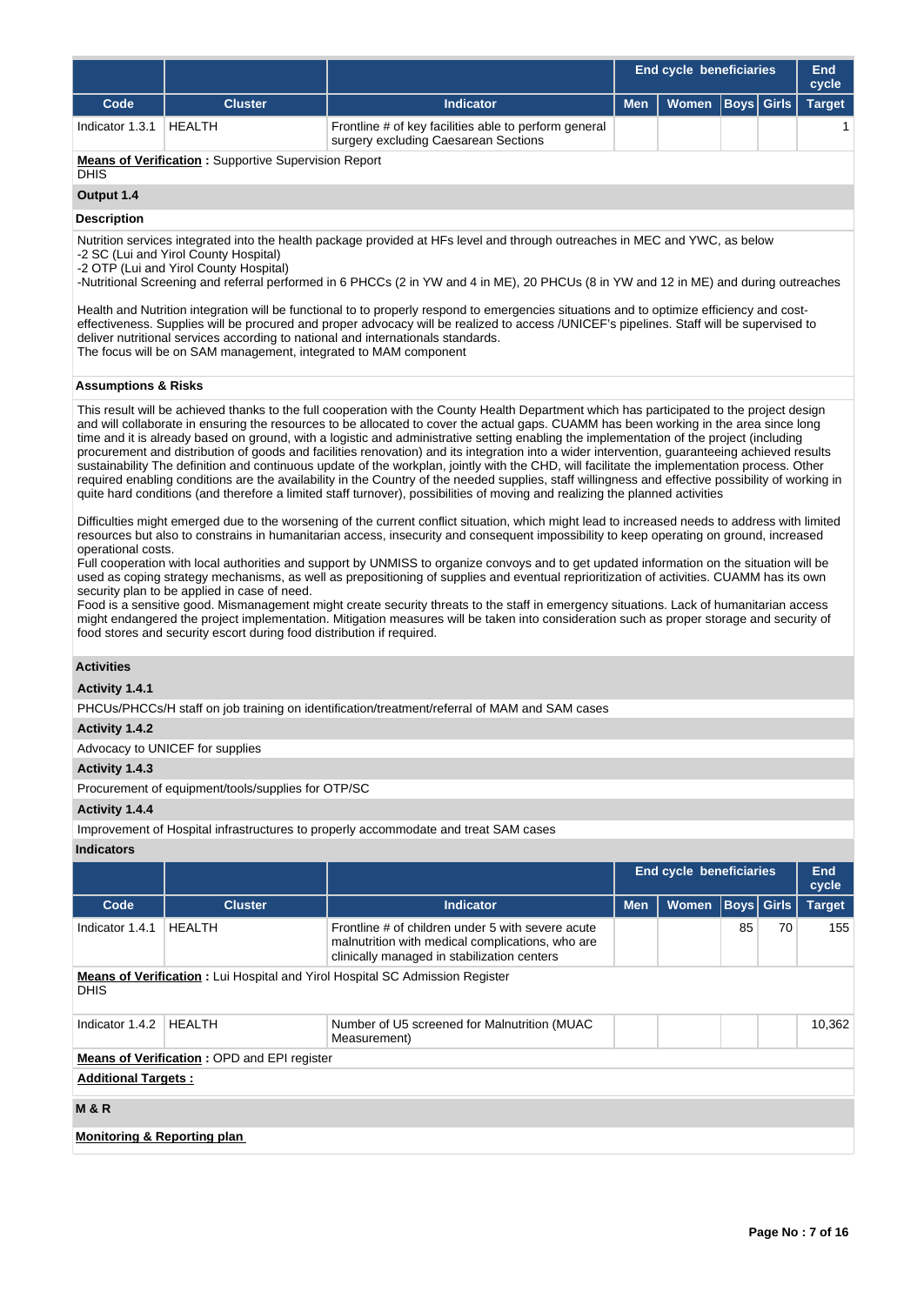CUAMM shall ensure continuous monitoring of project activities by:

- EFFECTIVE REPORTING SYSTEM: (i) compilation of daily/weekly/monthly health facility registers, (ii) compilation of outreach reports, (iii) compilation of monthly and quarterly reports for concerned CHD (DHIS reporting tools), (iv) compilation of quarterly progress report for donors, (v) monthly and quarterly reports to HQ project department. With regard to data collection and analysis, utilization of DHIS shall ensure integration of project data within the MoH reporting system.

- QUALIFIED TECHNICAL ASSISTANCE: CUAMM will employ technical human resources skilled in Health and emergency related program management and supervision, responsible for assisting local health staff at both facility and outreach level. They will be based in main project location and will ensure daily supervision of the quality of the services provided and consistency of data collected.

- M&E OFFICER: CUAMM SS Coordination Office Team includes a M&E Officer, in charge of supporting the Country Manager and the Project technical staff in monitoring activities progress towards set indicators and targets. She is in contact with HQ Projects Department for overall evaluation of CUAMM intervention impact

- EXTERNAL MONITORING: implementing partners will share periodical information and data on the project implementation with Health Cluster focal persons both at state and national level, to compare views and get additional inputs and comments.

-EFFECTIVE FINANCIAL MONITORING SYSTEM: (i) CUAMM daily transactions, including purchases, cash receipts, accounts receivable and accounts payable are recorded using a specific accounting software which is reconcile on a weekly/monthly basis under the supervision of HQ administrative department. II) Budget follow-up is elaborated and approved by HQ project department together with the request for funds (ii) procurement plan is elaborated at the begin of the project and review on a quarterly basis with the support and supervision of HQ procurement officer; III) compilation of financial report is elaborated by CUAMM Country Administrator with the support of the field administrator and subsequently approved by HQ administrative department

#### **Workplan**

| <b>Activitydescription</b>                                                                                                                                            | Year |    |              |              |  |  |  | 10 |                         | $\begin{array}{c} 12 \end{array}$ |
|-----------------------------------------------------------------------------------------------------------------------------------------------------------------------|------|----|--------------|--------------|--|--|--|----|-------------------------|-----------------------------------|
| Activity 1.1.1: Procurement/transport/distribution of essential/emergency drugs,<br>medical/non medical supplies, equipment as per BPHS                               | 2016 |    |              |              |  |  |  |    | $X$ $X$ $X$             |                                   |
|                                                                                                                                                                       | 2017 | X. | $X$ $X$      |              |  |  |  |    |                         |                                   |
| Activity 1.1.2: Supervision and on job training of national health staff (nurses,<br>CHWs, clinical officers)                                                         |      |    |              |              |  |  |  | X. | $\mathsf{X}$            | $\mathsf{X}$                      |
|                                                                                                                                                                       | 2017 | X. | $X$ $X$      |              |  |  |  |    |                         |                                   |
| Activity 1.1.3: Repair/improvement of and procurement of equipment for damaged<br>and looted PHC HFs infrastructures                                                  | 2016 |    |              |              |  |  |  | X  | ΙX.                     | $\mathsf{X}$                      |
|                                                                                                                                                                       | 2017 |    | $X$ $X$ $X$  |              |  |  |  |    |                         |                                   |
| Activity 1.2.1: Advocacy to UNFPA to access RH Emergency kits and procurement,<br>transport, distribution of essential/emergency drugs, medical/non-medical supplies, | 2016 |    |              |              |  |  |  | X  | $\mathsf{X}$            | $\mathsf{X}$                      |
| equipment to ensure 24/7 CEmOC/BEmOC provision in No. 1 hospital and at least<br>NO. 2 PHCCs                                                                          | 2017 |    | $X$ $X$ $X$  |              |  |  |  |    |                         |                                   |
| Activity 1.2.2: Supervision/training of local Staff involved in EmONC services<br>provision (in both PHCCs and H)                                                     | 2016 |    |              |              |  |  |  | X  | <b>X</b>                | $\mathsf{X}$                      |
|                                                                                                                                                                       | 2017 | X. | X            | $\mathsf{X}$ |  |  |  |    |                         |                                   |
| Activity 1.2.3: Constant presence of qualified medical/midwifery staff in Lui Hospital<br>ensuring CEmONC provision and staff on-the-job training (2 Surgeon, 1       | 2016 |    |              |              |  |  |  | X  | $\mathsf{X}$            | $\mathsf{X}$                      |
| Anesthetist, 1 Senior MW)                                                                                                                                             | 2017 | X. | X            | $\mathsf{X}$ |  |  |  |    |                         |                                   |
| Activity 1.2.4: Reinforcement of referral system: Lui Hospital Ambulance costs<br>coverage                                                                            | 2016 |    |              |              |  |  |  | X. | $\mathsf{X}$            | X                                 |
|                                                                                                                                                                       | 2017 |    | $X$ $X$ $X$  |              |  |  |  |    |                         |                                   |
| Activity 1.3.1: Advocacy to WHO to access IEHK / trauma kits and<br>procurement/transport/distribution essential/emergency drugs, medical/non-                        | 2016 |    |              |              |  |  |  | X. | $\mathsf{X} \mathsf{X}$ |                                   |
| medical supplies, equipment for No. 1 Hospital performing emergency surgery                                                                                           | 2017 | X. | X            | $\mathsf{X}$ |  |  |  |    |                         |                                   |
| Activity 1.3.2: Constant presence of qualified staff ensuring service provision and<br>OT personnel on job training                                                   | 2016 |    |              |              |  |  |  | X  | $\times$                | ΙX.                               |
|                                                                                                                                                                       | 2017 | X. | $\mathsf{X}$ | $\mathsf{X}$ |  |  |  |    |                         |                                   |
| Activity 1.4.1: PHCUs/PHCCs/H staff on job training on<br>identification/treatment/referral of MAM and SAM cases                                                      | 2016 |    |              |              |  |  |  | X  | $\mathsf{X}$            | $\mathsf{X}$                      |
|                                                                                                                                                                       | 2017 | X. | $X$ $X$      |              |  |  |  |    |                         |                                   |
| Activity 1.4.2: Advocacy to UNICEF for supplies                                                                                                                       | 2016 |    |              |              |  |  |  | X  | $\mathsf{X}$            | $\mathsf{X}$                      |
|                                                                                                                                                                       | 2017 |    | $X$ $X$ $X$  |              |  |  |  |    |                         |                                   |
| Activity 1.4.3: Procurement of equipment/tools/supplies for OTP/SC                                                                                                    | 2016 |    |              |              |  |  |  | X  | $\mathsf{X}$            | $\mathsf{X}$                      |
|                                                                                                                                                                       | 2017 |    | $X$ $X$ $X$  |              |  |  |  |    |                         |                                   |
| Activity 1.4.4: Improvement of Hospital infrastructures to properly accommodate<br>and treat SAM cases                                                                | 2016 |    |              |              |  |  |  | X. | $\mathsf{X}$            | $\mathsf{X}$                      |
|                                                                                                                                                                       |      | X  | $X$ $X$      |              |  |  |  |    |                         |                                   |
| <b>OTHER INFO</b>                                                                                                                                                     |      |    |              |              |  |  |  |    |                         |                                   |
| <b>Accountability to Affected Populations</b>                                                                                                                         |      |    |              |              |  |  |  |    |                         |                                   |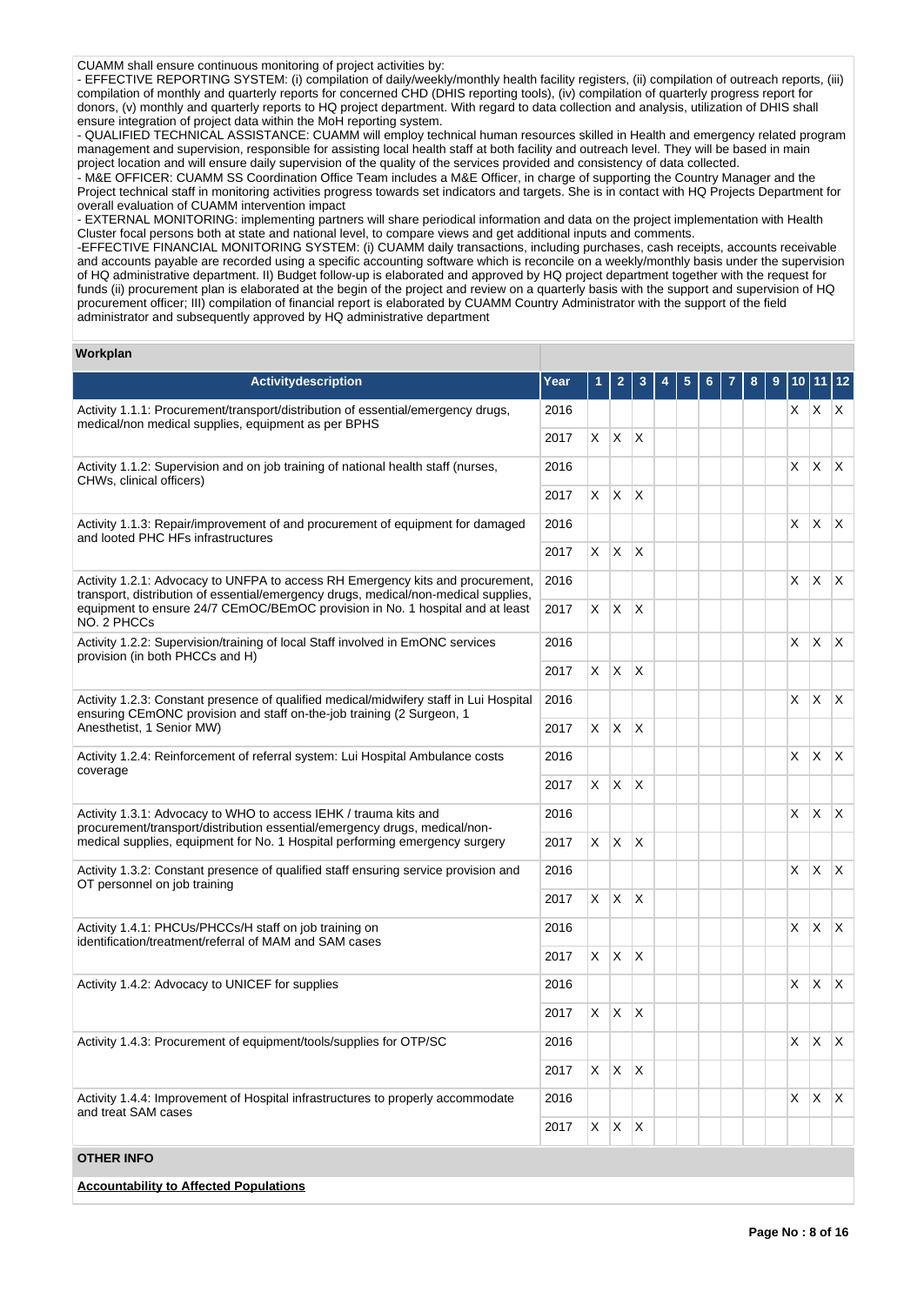CUAMM is used to design its projects in close cooperation with the CHD and local authorities, in order to ensure accountability, transparency and inclusion of the different stakeholders. At boma level, Village Health Committees and Home Health Promoters are in place with the aim to guarantee a two-way communication mechanism of information dissemination, community involvement and reciprocal feedback exchange. Thank you to this system, it is always possible to evaluate beneficiaries' appreciation on project implementation and needs assessments are easily realized and continuously updated. Being CUAMM staff on ground, based in the same premises of CHD team and in the targeted Hospitals, constant communication flow and open discussion on each aspect of project planning, implementation, readjustment are ensured, as described in the implementation plan. Regular supervisions, outreaches, HHPs involvment constitute permanent and open channels of communication with the community. Community representatives will be part of the county coordination meetings (funded with CUAMM own resources), when results of all projects CUAMM is implementing are presented and discussed and they will be in conditions to express their concerns, appreciations, un met expectations

#### **Implementation Plan**

The project has been designed in closer cooperation with the CHD and local authorities, to integrate the already on going actions in support to the County Health System to ensure proper response to the needs assessed on ground and related to a specific emergency . The project is informed by the Continuum of Care principles CUAMM adopted as backbones of its strategy and it has been designed with an actor oriented approach, given precise leading role to local actors. The stewardship attributed to the CHD ensures project integration into a wider intervention and therefore long term sustainability to the achieved results. The project design has been based on the data normally collected through the MoH official channels and to those collected in the specific situation of emergency by recognized institutions (as OCHA and other UN agencies) and by CUAMM and CHD themselves Before starting the implementation phase, a kick-off meeting will be held with the CHD and all the county stakeholders to revise the submitted work plan and to proceed with eventually needed adjustments. In order to ensure proper coordination within all these actors, adherence to the activity plan and capacity of prompt project adjustments (when required), always in agreement with the local policies, the project implementation will be oriented by regular coordination meetings. The main aim is to link the CHD with all level of the County and its various actors and stakeholder, creating room for sharing information, discuss challenges and related solutions, providing feedback, in order to promote reciprocal accountability, putting the CHD in conditions of maintaining effective and active control and ownership on what is going on in the County and ensure it is getting all the elements to elaborate a strategy respondent to the real needs. This kind of mechanism is clearly functional to a smooth project implementation. In both YW and ME, CUAMM has already appointed a PH expert and a Hospital Coordinator, in charge of overall supervision of NGO intervention in the area and of the integration of the current project into a wider plan, to make it responsive to the emergency situation experienced on ground. They are also taking care of local counterparts capacity building, as main strategy to strength and develop the CHD and the Hospital Management. They will provide a comprehensive support ensuring critical identification of the existing gaps and build the capacities to effectively plan and monitor health intervention, with the aim of ensuring uniform quality service delivery in the entire County and effective response to the emergency. CUAMM Country Manager from Juba will support in maintaining the institutional relationship, while CUAMM HQ will help in monitoring project development, from both an administrative/financial and technical perspective.

## **Coordination with other Organizations in project area**

**Name of the organization Areas/activities of collaboration and rationale** 

#### **Environment Marker Of The Project**

A: Neutral Impact on environment with No mitigation

### **Gender Marker Of The Project**

1-The project is designed to contribute in some limited way to gender equality

#### **Justify Chosen Gender Marker Code**

#### The Action will

-ensure equal opportunity of accessing health services to both men and women, in particular creating the conditions for HFs providing on constant bases RH services;

-facilitate women accessing health care through outreaches in the most remote areas, as they are usually penalized by HFs distance because of their home care duties and of some traditional rules;

-enhance RH, including the response to be given to the Major Direct Obstetric Complications.

Particular attention to crises direct impact on women health status will be given ensuring SGBV management and referral.Women will contribute to project implementation through the participation of female health staff and female health profile at community level as TBAs. Key positions in CHD and Hospital Management Board are currently occupied by Women, whose point of view has been and will be kept in high consideration to ensure the planned strategy to be gender sensitive

#### **Protection Mainstreaming**

The project is design to support IDPs and host communities in the current humanitarian crisis in Mundri East County, with a specific focus on vulnerable groups such as PLW and U5. PLW and U5 are also the main target of the component to be implemented in Yirol West, where the emergency is not directly related to an ongoing conflict but to a constantly deteriorating nutrition status. Beneficiaries dignity promotio is direct consequence of a project aiming to ensure their access to quality services addressing their basic health needs in adequate and acceptable way. The involvement of community based profiles and of the local authorities ensures services responsiveness to the real needs and expectations and implies CUAMM transparency and accountability commitment. The attempt of bringing services as closest as possible to the people is functional to put them in conditions to use what they need limiting the risks connected to the movements in such .<br>unstable environment. A protection map will be defined through the feedback collected at VHTs levels so that identifying vulnerable groups and situations that might endanger the goals of the interventions. A risk analysis is being developed highlighting potential risks and mitigations measures might be used to avoid risks taking place. These measures are being assessed in terms of costs and budgeted so that guaranteeing the availability of funds in case of any risk will turn into a real situation CUAMM will have to face. Within the project's evaluation tools will be used to assess the impact of the project, a specific section will be dedicated to check protection measures' impact. Thanks to these activities, CUAMM will ensure protection to be mainstreamed throughout the project.

**Country Specific Information**

**Safety and Security**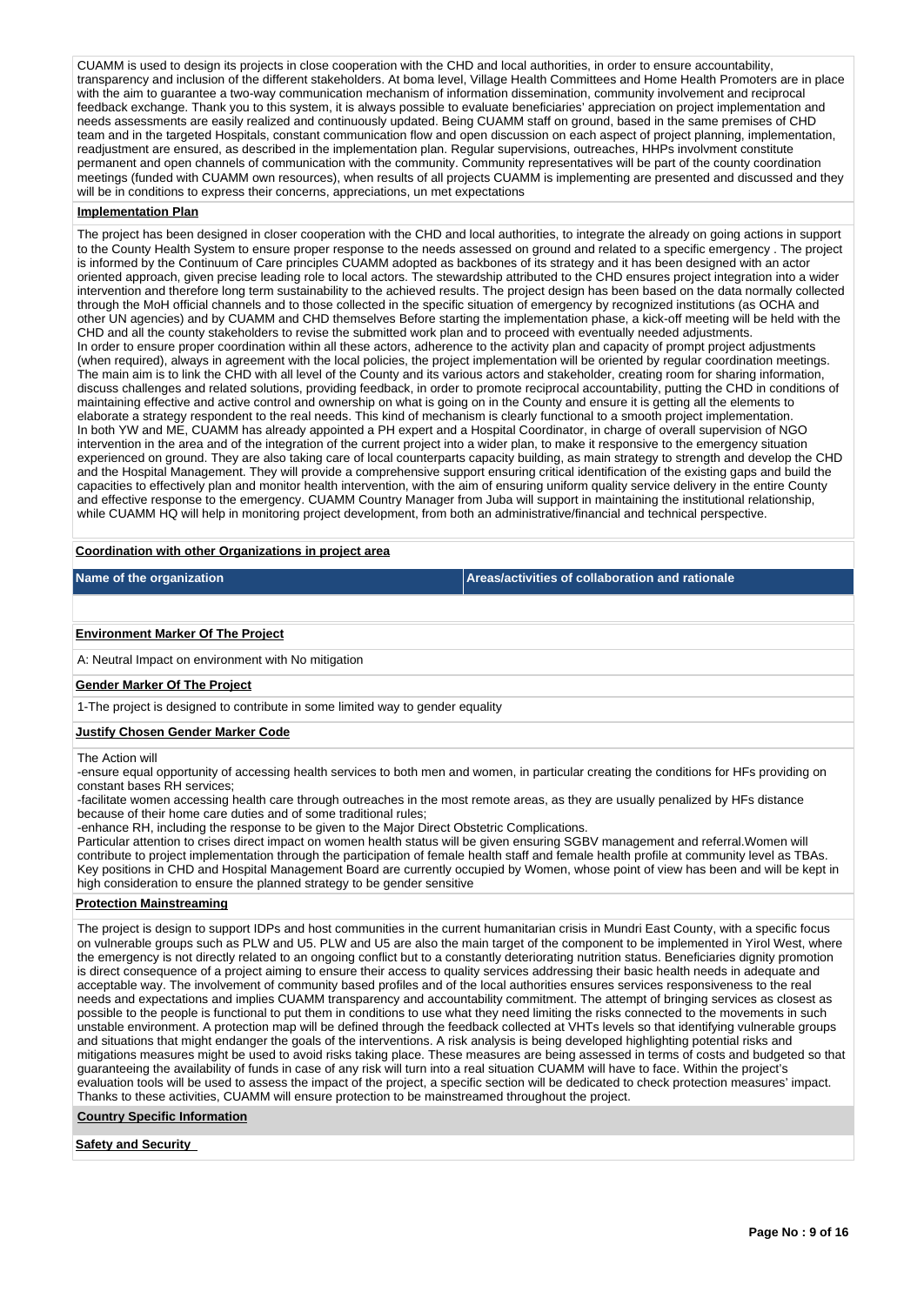The current security situation in Mundri East County is volatile. For this reason, safety and security conditions for the NGO staff and beneficiaries are continuously assessed. A Security Meeting with local authorities is organized on weekly bases; during this meetings CUAMM reiterates the objective of its presence being local people health and wellbeing promotion and the minimum security requirements to be in conditions to carry on its humanitarian intervention, without putting at risk its local and international team. While for the beneficiaries the principle of do-not-harm has been ensured mainstreaming the protection component, staff security is guaranteed through the implementation of the NGO safety plan and related specific agreements on evacuation implementation ., Protocols have been signed in order to guarantee that no weapon is allowed within health facilities and NGO cars.. Constant contacts with UNMISS, OCHA and other UN agencies ensure regular updating of the security situation at both Country and State level.

Yirol West County is generally calmer, although internal clashes might affect accessibility and mobility. Constant contact are kept with local authorities in order to be constantly updated on the situation on ground and to revise accordingly the activities plan. As in MEC, YW base staff security is safeguarded through the application of CUAMM safety plan

## **Access**

Currently, both MEC and YWC are generally accessible, although floods and sporadic fighting might affect internal mobility. Once the situation in terms of security is worsening, alert is given by local authorities so that timely rescheduling activities is done.

## **BUDGET**

| <b>Code</b> | <b>Budget Line Description</b>                                                                                                                                                                                                                                                                                                                             |   | D/S Quantity   | Unit<br>cost                | <b>Duration</b><br>Recurran charged<br>ce | $\frac{9}{6}$<br>to CHF | <b>Total Cost</b> |  |  |  |  |
|-------------|------------------------------------------------------------------------------------------------------------------------------------------------------------------------------------------------------------------------------------------------------------------------------------------------------------------------------------------------------------|---|----------------|-----------------------------|-------------------------------------------|-------------------------|-------------------|--|--|--|--|
|             | <b>Staff and Other Personnel Costs</b>                                                                                                                                                                                                                                                                                                                     |   |                |                             |                                           |                         |                   |  |  |  |  |
| 1.1         | Lui Hospital Medical Director                                                                                                                                                                                                                                                                                                                              | D |                | $1 \mid 4,200$<br>.00.      | 0                                         | 100.00                  | 0.00              |  |  |  |  |
|             | In charge of overall supervision of Lui Hospital services delivery and of local staff on job training. TA to Hospital Management and<br>technical support to CHD for improving the ERP and the use of HMIS. The cost reflects the monthly salary in usd as per CUAMM<br>internal salary scale and it will be fully covered by CUAMM with its own resources |   |                |                             |                                           |                         |                   |  |  |  |  |
| 1.2         | Lui Hospital Pediatrician                                                                                                                                                                                                                                                                                                                                  | D |                | $1 \, 4,000$<br>.00         | 0                                         | 100.00                  | 0.00              |  |  |  |  |
|             | In charge of U5 out and in patients assistance, including those affected of SAM complications and admitted in the SC. The cost<br>reflects the monthly salary in usd as per CUAMM internal salary scale and it will be fully covered by CUAMM with its own<br>resources                                                                                    |   |                |                             |                                           |                         |                   |  |  |  |  |
| 1.3         | Lui Hospital Surgeon                                                                                                                                                                                                                                                                                                                                       | D |                | 2 4,000 <br>.00             | 6                                         | 16.67                   | 8,001.60          |  |  |  |  |
|             | In charge of surgical and maternity ward, responsible for the provision of CEmONC and emergency surgery and of dedicated<br>national staff on job training. The cost reflects the monthly salary in usd as per CUAMM internal salary scale and it will be partially<br>covered by CUAMM with its own resources                                             |   |                |                             |                                           |                         |                   |  |  |  |  |
| 1.4         | Lui Hospital Senior Midwife                                                                                                                                                                                                                                                                                                                                | D |                | $1 \mid 1,000$<br>.00       | 0                                         | 100.00                  | 0.00              |  |  |  |  |
|             | Contributing to CEmONC provision and to dedicated local staff on job training. The cost reflects the monthly salary in usd as per<br>CUAMM internal salary scale and it will be fully covered by CUAMM with its own resources                                                                                                                              |   |                |                             |                                           |                         |                   |  |  |  |  |
| 1.5         | Lui Hospital Senior Amestesia Technician                                                                                                                                                                                                                                                                                                                   | D |                | $1 \mid 1,000$<br>.00       | 0                                         | 100.00                  | 0.00              |  |  |  |  |
|             | Contributing to CEmONC and emergency surgery provision and to dedicated local staff on job training. The cost reflects the<br>monthly salary in usd as per CUAMM internal salary scale and it will be fully covered by CUAMM with its own resources                                                                                                        |   |                |                             |                                           |                         |                   |  |  |  |  |
| 1.6         | Lui Hospital Senior Nurse                                                                                                                                                                                                                                                                                                                                  | D |                | $1 \mid 3,550$<br>.00       | 6                                         | 100.00                  | 21,300.00         |  |  |  |  |
|             | In charge of overall supervision and on job training of Lui Hospital national staff, technical support for nutrition services provision,<br>contacts with the CHD for ME county wide referral system coordination. The cost reflects the monthly salary in usd as per<br><b>CUAMM</b> internal salary scale                                                |   |                |                             |                                           |                         |                   |  |  |  |  |
| 1.7         | Lui Hospital Qualified Staff for CEmONCand emergency<br>surgery provision                                                                                                                                                                                                                                                                                  | D |                | $1 \overline{5,500}$<br>.00 | 6                                         | 50.00                   | 16,500.00         |  |  |  |  |
|             | The indicated amount correspond to the monthly salary as per harmonized salary scale plus an inflation allowance as per<br>CUAMM internal salary policy for 1 anestesia technician, 1 lab technician, 5 MW, 5 nurses (indicative list). 50% covered by<br>CUAMM (funds raising)                                                                            |   |                |                             |                                           |                         |                   |  |  |  |  |
| 1.8         | Lui Hospital Qualified Staff for Nutrition Services                                                                                                                                                                                                                                                                                                        | D |                | $1 \mid 1,016$<br>.00       | 0                                         | 100.00                  | 0.00              |  |  |  |  |
|             | The indicated amount correspond to the monthly salary as per harmonized salary scale plus an inflation allowance as per<br>CUAMM internal salary policy for 1 nutritionist, 2 Nutrition Assistant. The cost will be fully covered by CUAMM with its own<br>resources                                                                                       |   |                |                             |                                           |                         |                   |  |  |  |  |
| 1.9         | <b>Yirol Hospital Pediatrician</b>                                                                                                                                                                                                                                                                                                                         | D | 1 <sup>1</sup> | 4,820<br>.00                | 5                                         | 100.00                  | 24,100.00         |  |  |  |  |
|             | In charge of U5 out and in patients assistance, including those affected of SAM complications and admitted in the SC. The cost<br>reflects the monthly salary in usd as per CUAMM internal salary scale. One month covered by CUAMM                                                                                                                        |   |                |                             |                                           |                         |                   |  |  |  |  |
| 1.10        | Yirol Hospital Qualified Staff for Nutrition Services                                                                                                                                                                                                                                                                                                      | D |                | $1 \mid 1,016$<br>.00       | 0                                         | 100.00                  | 0.00              |  |  |  |  |
|             | The indicated amount correspond to the monthly salary as per harmonized salary scale plus an inflation allowance as per<br>CUAMM internal salary policy for 1 nutritionist, 2 Nutrition Assistant. The cost will be fully covered by CUAMM with its own<br>resources                                                                                       |   |                |                             |                                           |                         |                   |  |  |  |  |
| 1.11        | <b>Project Assistant</b>                                                                                                                                                                                                                                                                                                                                   | D |                | $1 \quad 2,600$<br>.00      | 6                                         | 100.00                  | 15,600.00         |  |  |  |  |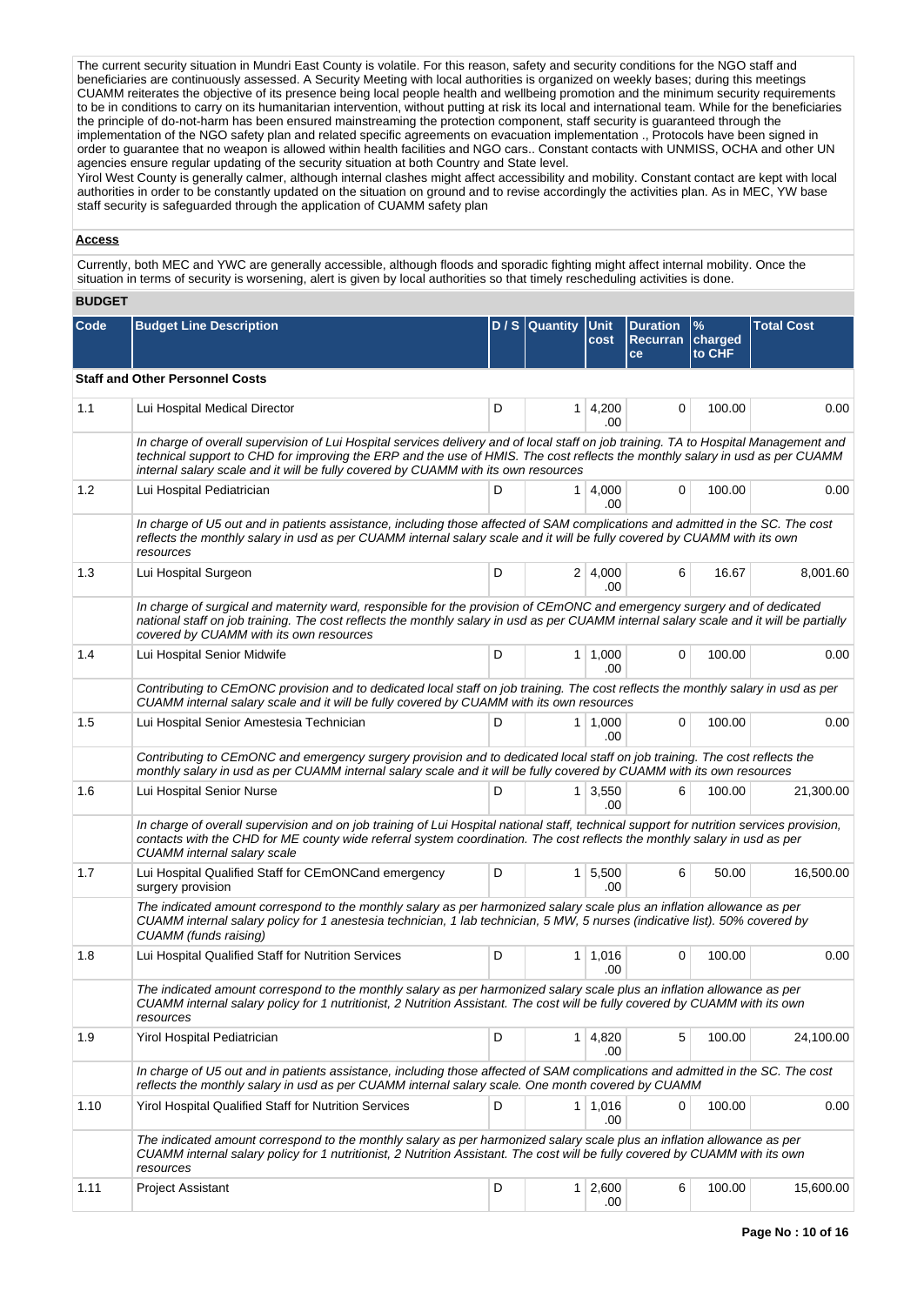|                  | In charge of overall management of the project. The cost reflects the monthly salary as per CUAMM internal salary scale                                                                                                                                                                                                                                                                            |   |                |                               |              |        |           |
|------------------|----------------------------------------------------------------------------------------------------------------------------------------------------------------------------------------------------------------------------------------------------------------------------------------------------------------------------------------------------------------------------------------------------|---|----------------|-------------------------------|--------------|--------|-----------|
| 1.12             | <b>Construction Technician</b>                                                                                                                                                                                                                                                                                                                                                                     | D |                | $1 \overline{)3,500}$<br>.00. | 0            | 100.00 | 0.00      |
|                  | In charge of organizing and supervising the renovation/infrastruture upgrade works. The cost reflects the monthly salary in usd as<br>per CUAMM internal salary scale and it will be fully covered by CUAMM with its own resources                                                                                                                                                                 |   |                |                               |              |        |           |
| 1.13             | Juba Office Accountant                                                                                                                                                                                                                                                                                                                                                                             | S |                | $1 \mid 1,000$<br>.00         | 6            | 100.00 | 6,000.00  |
|                  | Juba based staff, full time dedicated to this project. Salary as per CUAMM internal scale                                                                                                                                                                                                                                                                                                          |   |                |                               |              |        |           |
| 1.14             | Juba Office HR Officer                                                                                                                                                                                                                                                                                                                                                                             | S |                | $1 \mid 1,000$<br>.00         | 6            | 30.00  | 1,800.00  |
|                  | Juba based staff, 30% dedicated to this project. Salary as per CUAMM internal scale                                                                                                                                                                                                                                                                                                                |   |                |                               |              |        |           |
| 1.15             | Juba Office Admin Assistant                                                                                                                                                                                                                                                                                                                                                                        | S | 1 <sup>1</sup> | 500.0<br>0                    | 6            | 30.00  | 900.00    |
|                  | Juba based staff, 30% dedicated to this project. Salary as per CUAMM internal scale                                                                                                                                                                                                                                                                                                                |   |                |                               |              |        |           |
|                  | <b>Section Total</b>                                                                                                                                                                                                                                                                                                                                                                               |   |                |                               |              |        | 94,201.60 |
|                  | <b>Supplies, Commodities, Materials</b>                                                                                                                                                                                                                                                                                                                                                            |   |                |                               |              |        |           |
| 2.1              | Emergency Drugs Provision for MEC PHCUs (12)                                                                                                                                                                                                                                                                                                                                                       | D |                | $12 \mid 1,000$<br>.00        | 1            | 50.00  | 6,000.00  |
|                  | Lumpsum considered adequate to integrate existing/coming from MOH or other donors stock, as per previous experience. Drugs<br>will be purchased by providers already known as reliable, especially in terms of products' quality. drugs will be chosen in line with<br>National Policies and International protocols and standards. CUAMM is raising additional funds to cover the remaining needs |   |                |                               |              |        |           |
| 2.2              | Emergency Drugs Provision for MEC PHCCs (4)                                                                                                                                                                                                                                                                                                                                                        | D |                | $4 \mid 2,000$<br>.00         | 1            | 50.00  | 4,000.00  |
|                  | Lumpsum considered adequate to integrate existing/coming from MOH or other donors stock, as per previous experience. Drugs<br>will be purchased by providers already known as reliable, especially in terms of products' quality. drugs will be chosen in line with<br>National Policies and International protocols and standards. CUAMM is raising additional funds to cover the remaining needs |   |                |                               |              |        |           |
| 2.3              | Emergency Drugs Provision for Lui Hospital                                                                                                                                                                                                                                                                                                                                                         | D |                | 1   8,000<br>.00.             | 1            | 50.00  | 4,000.00  |
|                  | Lumpsum considered adequate to integrate existing/coming from MOH or other donors stock, as per previous experience. Drugs<br>will be purchased by providers already known as reliable, especially in terms of products' quality. drugs will be chosen in line with<br>National Policies and International protocols and standards. CUAMM is raising additional funds to cover the remaining needs |   |                |                               |              |        |           |
| 2.4              | Drugs kit for SAM complications treatment for Lui Hospital and<br><b>Yirol Hosppital SC</b>                                                                                                                                                                                                                                                                                                        | D |                | $8 \mid 1,300$<br>.00         | 6            | 25.00  | 15,600.00 |
|                  | Drugs and supplies targeting SAM complication as per WHO suggested list. Lui Hospital will be provided these kits by WHO,<br>while the program will ensure part of the provision to Yirol Hospital SC                                                                                                                                                                                              |   |                |                               |              |        |           |
|                  | <b>Section Total</b>                                                                                                                                                                                                                                                                                                                                                                               |   |                |                               |              |        | 29,600.00 |
| <b>Equipment</b> |                                                                                                                                                                                                                                                                                                                                                                                                    |   |                |                               |              |        |           |
| 3.1              | Equipment for MEC looted PHC facilities (16)                                                                                                                                                                                                                                                                                                                                                       | D |                | 16 1,000<br>.00               | 1            | 50.00  | 8,000.00  |
|                  | Indicative average lumpsum considered adequate to replace the basic equipment looted from MEC PHC facilities. CUAMM has<br>already partially covered the needs, the current project will complete the replacement process                                                                                                                                                                          |   |                |                               |              |        |           |
| 3.2              | Lui Hospital Generator                                                                                                                                                                                                                                                                                                                                                                             | D |                | 1 15,00<br>0.00               | 1            | 100.00 | 15,000.00 |
|                  | Needed to ensure 24/7 provision of emergency services (CEmONC and surgery) at Hospital level. Costs reflecting local market<br>prices                                                                                                                                                                                                                                                              |   |                |                               |              |        |           |
|                  | <b>Section Total</b>                                                                                                                                                                                                                                                                                                                                                                               |   |                |                               |              |        | 23,000.00 |
|                  | <b>Contractual Services</b>                                                                                                                                                                                                                                                                                                                                                                        |   |                |                               |              |        |           |
| 4.1              | MEC PHC facilities emergency repair                                                                                                                                                                                                                                                                                                                                                                | D |                | 16 1,000<br>.00               | 1            | 50.00  | 8,000.00  |
|                  | Indicative average lumpsum considered adequate to repair the minor damaged occurred during the looting episodes to MEC<br>PHC facilities. CUAMM has already partially covered the needs, the current project will complete the repair process                                                                                                                                                      |   |                |                               |              |        |           |
| 4.2              | One PHCU emergency renovation in MEC                                                                                                                                                                                                                                                                                                                                                               | D |                | 1   10,00<br>0.00             | $\mathbf{1}$ | 100.00 | 10,000.00 |
|                  | There are still few HFs heavily damaged, one of them will be selected by the CHD at the moment of implementation (according to<br>the situation on ground, considering area accessibility and relevance in responding to host and displaced population) to be<br>repaired. The indicated amount has already been confirmed as adequate to cover the needs on ground                                |   |                |                               |              |        |           |
| 4.3              | Adaptation of Yirol Hospital Pediatric Ward to integrate<br>nutrition services                                                                                                                                                                                                                                                                                                                     | D |                | 1   40,00<br>0.00             | 1            | 100.00 | 40,000.00 |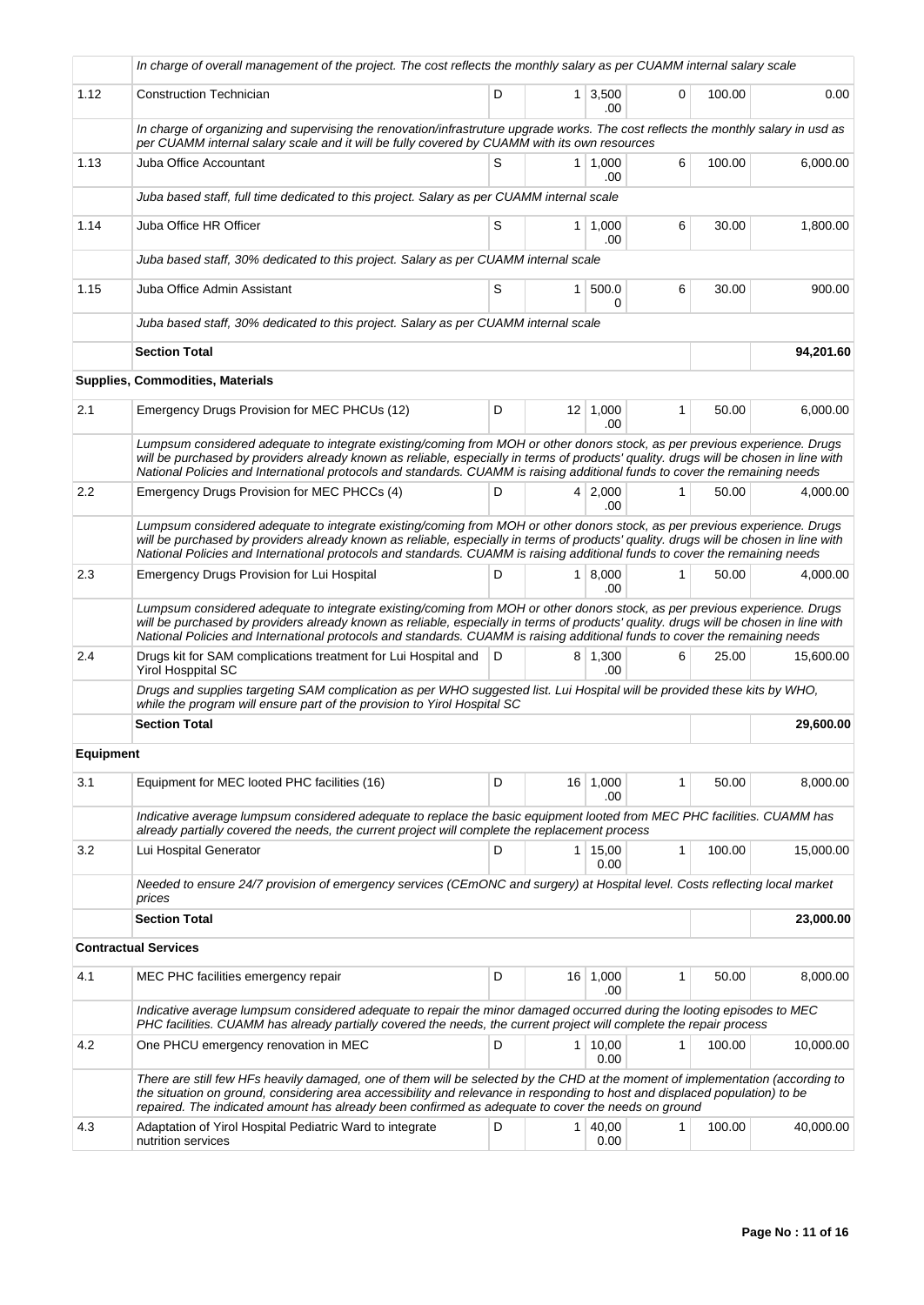|               | Yirol Hospital Pediatric Ward needs to be upgraded to ensure adequate assistance to admitted SAM cases, with 1) an area<br>where preparing food supplements together with children care takers to promote their sensitization and education on proper<br>malnutrition treatment and future diet, preventing loose of adherence and re-insurgence of nutrition related problems. In this area,<br>recovering complicated SAM cases will be initiated to outpatients and MAM treatment, while still remaining under medical control;<br>2) an area to serve for medical consultations for those SAM cases identified as complicated at OPD or MCH level but whose<br>seriousness needs further clarifications before the admission being confirmed; 3) a store for proper conservation of food<br>supplements. The indicated amount has been estimated as adequate to |        |                |                        |   |        |           |  |  |
|---------------|---------------------------------------------------------------------------------------------------------------------------------------------------------------------------------------------------------------------------------------------------------------------------------------------------------------------------------------------------------------------------------------------------------------------------------------------------------------------------------------------------------------------------------------------------------------------------------------------------------------------------------------------------------------------------------------------------------------------------------------------------------------------------------------------------------------------------------------------------------------------|--------|----------------|------------------------|---|--------|-----------|--|--|
| 4.4           | Equipment and Supplies Transport (by road or air) to ME/YW                                                                                                                                                                                                                                                                                                                                                                                                                                                                                                                                                                                                                                                                                                                                                                                                          | 100.00 | 7,694.85       |                        |   |        |           |  |  |
|               | The indicated amount reflect the average cost of locally based transporter. the choice of transport mean will depend on the<br>situation on ground in terms of security and road conditions. The transport will be to ME or YW according to needs on ground                                                                                                                                                                                                                                                                                                                                                                                                                                                                                                                                                                                                         |        |                |                        |   |        |           |  |  |
|               | <b>Section Total</b>                                                                                                                                                                                                                                                                                                                                                                                                                                                                                                                                                                                                                                                                                                                                                                                                                                                |        |                |                        |   |        | 65,694.85 |  |  |
| <b>Travel</b> |                                                                                                                                                                                                                                                                                                                                                                                                                                                                                                                                                                                                                                                                                                                                                                                                                                                                     |        |                |                        |   |        |           |  |  |
| 5.1           | Staff flight to/from fiel sites to/from Juba or other locations<br>when required for project related tasks (for Cluster<br>participation, meetings, procurement)                                                                                                                                                                                                                                                                                                                                                                                                                                                                                                                                                                                                                                                                                                    | D      | 3 <sup>1</sup> | 550.0<br>0             | 6 | 100.00 | 9,900.00  |  |  |
|               | UNHAS fee for return flight (3 per month). Staff from both MEC and YWC as per needs on ground                                                                                                                                                                                                                                                                                                                                                                                                                                                                                                                                                                                                                                                                                                                                                                       |        |                |                        |   |        |           |  |  |
| 5.2           | Accomodation in Juba for work mission                                                                                                                                                                                                                                                                                                                                                                                                                                                                                                                                                                                                                                                                                                                                                                                                                               | D      |                | 9   60.00              | 6 | 100.00 | 3,240.00  |  |  |
|               | 9 days per month, cost of full board accomodation at the Hotel where CUAMM office is located. Staff from both MEC and YWC<br>as per needs on ground                                                                                                                                                                                                                                                                                                                                                                                                                                                                                                                                                                                                                                                                                                                 |        |                |                        |   |        |           |  |  |
| 5.3           | Vehicle costs (fuel and maintenance) in MEC                                                                                                                                                                                                                                                                                                                                                                                                                                                                                                                                                                                                                                                                                                                                                                                                                         | D      |                | 1   550.0<br>0         | 6 | 100.00 | 3,300.00  |  |  |
|               | Vehicle to be used to transport equipment and supplies to the HFs, to support the renovation work supervision. Lumpsum<br>adequate to integrate already available resources                                                                                                                                                                                                                                                                                                                                                                                                                                                                                                                                                                                                                                                                                         |        |                |                        |   |        |           |  |  |
| 5.4           | Ambulance costs (fuel and maintenance) in MEC                                                                                                                                                                                                                                                                                                                                                                                                                                                                                                                                                                                                                                                                                                                                                                                                                       | D      | 1 <sup>1</sup> | 550.0<br>0             | 6 | 100.00 | 3,300.00  |  |  |
|               | Lumpsum adequate to integrate already available resources                                                                                                                                                                                                                                                                                                                                                                                                                                                                                                                                                                                                                                                                                                                                                                                                           |        |                |                        |   |        |           |  |  |
| 5.5           | HF motorbikes costs (fuel and maintenance) in MEC                                                                                                                                                                                                                                                                                                                                                                                                                                                                                                                                                                                                                                                                                                                                                                                                                   | D      |                | 1   275.0<br>0         | 6 | 100.00 | 1,650.00  |  |  |
|               | Used for EPI outreaches and for emergency referral (supporting the ambulance). Lumpsum adequate to integrate already<br>available resources                                                                                                                                                                                                                                                                                                                                                                                                                                                                                                                                                                                                                                                                                                                         |        |                |                        |   |        |           |  |  |
|               | <b>Section Total</b>                                                                                                                                                                                                                                                                                                                                                                                                                                                                                                                                                                                                                                                                                                                                                                                                                                                |        |                |                        |   |        |           |  |  |
|               | <b>General Operating and Other Direct Costs</b>                                                                                                                                                                                                                                                                                                                                                                                                                                                                                                                                                                                                                                                                                                                                                                                                                     |        |                |                        |   |        |           |  |  |
| 7.1           | Airtime for HFs in MEC                                                                                                                                                                                                                                                                                                                                                                                                                                                                                                                                                                                                                                                                                                                                                                                                                                              | D      | 1 <sup>1</sup> | 200.0<br>0             | 6 | 50.00  | 600.00    |  |  |
|               | To be used for referral and for EWARN system. Lumpsum adequate to integrate already available resources                                                                                                                                                                                                                                                                                                                                                                                                                                                                                                                                                                                                                                                                                                                                                             |        |                |                        |   |        |           |  |  |
| 7.2           | ME CHD internet connection                                                                                                                                                                                                                                                                                                                                                                                                                                                                                                                                                                                                                                                                                                                                                                                                                                          | D      | 1              | 825.0<br>0             | 6 | 100.00 | 4,950.00  |  |  |
|               | To ensure timely submission of DHIS report and alert in case of outbreaks. Fee as per current local provider                                                                                                                                                                                                                                                                                                                                                                                                                                                                                                                                                                                                                                                                                                                                                        |        |                |                        |   |        |           |  |  |
| 7.3           | Lui and Kediba Coordination Office running costs (furniture,<br>utilities, ordinary maintenance, security service)                                                                                                                                                                                                                                                                                                                                                                                                                                                                                                                                                                                                                                                                                                                                                  | S      |                | $1 \mid 1,250$<br>.00  | 6 | 50.00  | 3,750.00  |  |  |
|               | Lumpsum based on current needs for field office maintenance. Lui Office dedicated for 50% of its time to the current project                                                                                                                                                                                                                                                                                                                                                                                                                                                                                                                                                                                                                                                                                                                                        |        |                |                        |   |        |           |  |  |
| 7.4           | Yirol Coordination Office running costs (furniture, utilities,<br>ordinary maintenance, security service)                                                                                                                                                                                                                                                                                                                                                                                                                                                                                                                                                                                                                                                                                                                                                           | S      |                | $1 \mid 1,250$<br>.00  | 6 | 30.00  | 2,250.00  |  |  |
|               | Lumpsum based on current needs for field office maintenance. Yirol Office dedicated for 30% of its time to the current project                                                                                                                                                                                                                                                                                                                                                                                                                                                                                                                                                                                                                                                                                                                                      |        |                |                        |   |        |           |  |  |
| 7.5           | Juba Coordination Office running costs (furniture, utilities,<br>ordinary maintenance, security service)                                                                                                                                                                                                                                                                                                                                                                                                                                                                                                                                                                                                                                                                                                                                                            | S      | 1 <sup>1</sup> | 3,000<br>.00           | 6 | 30.00  | 5,400.00  |  |  |
|               | Lumpsum based on current needs for coordination office maintenance. Juba office dedicated for 30% of its time to program<br>implemented in the areas included in the current project                                                                                                                                                                                                                                                                                                                                                                                                                                                                                                                                                                                                                                                                                |        |                |                        |   |        |           |  |  |
| 7.6           | Bank charges                                                                                                                                                                                                                                                                                                                                                                                                                                                                                                                                                                                                                                                                                                                                                                                                                                                        | S      |                | $1 \,   \, 250.0$<br>0 | 6 | 100.00 | 1,500.00  |  |  |